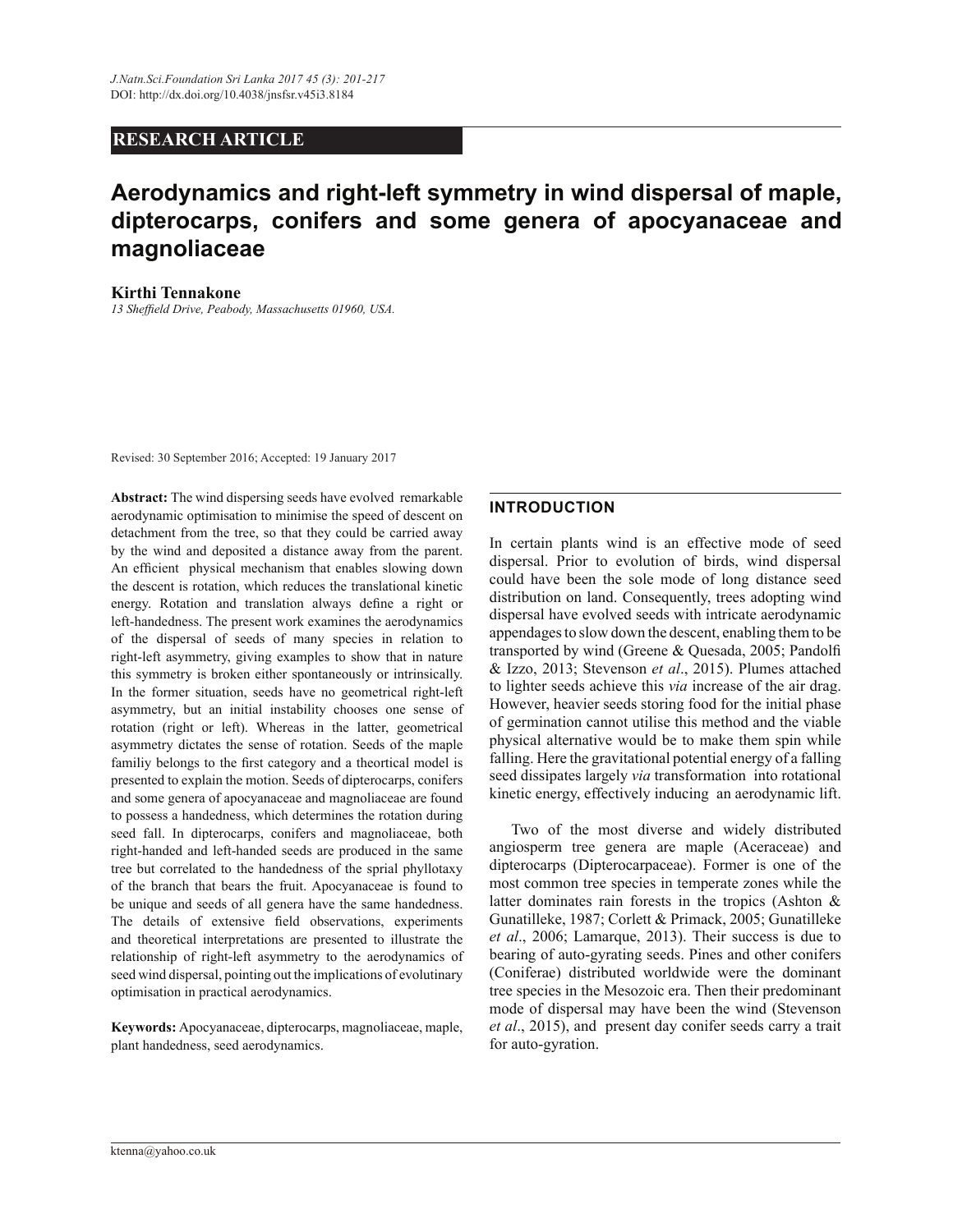Spinning and translational motion of an object involves a handedness. Something falling down and rotating clockwise when viewed from above differs from the same rotating counter-clockwise. A maple samara dropped from a height rotates either clockwise or counterclockwise. Although there are reports in literature discussing kinematics of maple seed motion (Lentink *et al*., 2009; Varshney *et al*., 2012; Sohn *et al.*, 2014), to the knowledge of the author, the aspect of handedness of motion has not been investigated. Observations indicate that maple samaras or any of the macroscopic organs of maple trees have no handedness (right-left distinguishing property) attributing maple seed rotation to a spontaneous parity violation (right-left symmetry). In contrast, the dipterocarp fruit and other organs of their trees possess handedness and the sense of rotation of the fruit during falling is predetermined. Dipterocarp trees have distinct right-handed (RH) and left-handed (LH) twigs, flowers and fruits. Strangely the extensive literature on taxonomy of dipterocarpaceae (Foxworthy, 1911; Ashton, 1980; Smitinand *et al*., 1980; Simmathri  $&$  Turnbull, 1998) does not record observing of this property. Pines and magnolias are also found to have handedness attributes similar to dipterocarps, whereas the entire family of apocyanaceae is ambidextrous.

 The investigation reported here based on extensive observations on symmetries in plants theoretically analyses the aerodynamics of wind dispersal in relation to right-left symmetry. Detailed observation of the morphogenetic features of seeds as well as parent trees and simple experimentation illustrate how evolution has optimised the wind dispersal strategy.

# **METHODOLOGY**

The analysis and discussion is based on: (a) field observations and sample collection, and experimentation with wind dispersing seeds; (b) examinations of the organs of plants (flowers, leaf and branching arrangement) that bear these seeds to ascertain whether right-left asymmetries exist; and (c) experimentation with paper toy models, so that parameters can be readily adjusted.

(a) Wind dispersed maple samaras were collected from Peabody area, Massachusetts, United States. Seeds of Sugar maple (*Acer saccharum* Pax), Norway maple (*A. platanoides* L.), Sycamore (*A. pseudoplatanus* L.), Red maple (*A. rubrum*), Silver maple (*A. saccharinum* Pax) and Box Elder (*A. negundo* L.) often mixed up were separated and stored at ambient conditions (~15 °C, relative humidity ~ 60 %). The samaras of the first 4 varieties have close similarities compared to the  $5<sup>th</sup>$  and  $6<sup>th</sup>$  that are lighter and differ in wing and seed geometry. Therefore, most experiments were conducted with Norway maple and Box Elder samaras. Average weights were determined from 300 samples, and 100 samples were used for determination of the dimensions. Wing structure was examined by low-power microscopy before and after chemical treatment with acetone and hypochlorite. These treatments enhanced the transparency of wings to examine the veins. The position of the centre of gravity was assessed by balancing the samara on a vertically placed horizontal edge both length-wise and breadth-wise. Physical alterations to the samaras were made by cutting the wings and seed edges with scissors, sanding the seed surfaces symmetrically or asymmetrically, and coating with paraffin wax and polishing. Terminal velocities were determined by releasing the seeds from varying heights and timing the motion for the final  $2 - 3$  metres. To fix the sense of rotation (relation to the downward vertical), a region in the seed surface was lightly painted. As leading edge is the ridge over the wing, observing the uppermost side enables fixing the sense of rotation. Each seed was dropped 100 times from a height of  $\sim$  3 m to assess the probability of the either sense of rotation. The effect of the positioning of the seed on releasing was carefully observed. Before and after each physical modification the average:  $(1)$  distance of fall at which spinning starts, (2) terminal velocity, and (3) sense of rotation were assessed. The effect of drying the seed as a whole or exposing one surface to the sun was also examined. Twins in one fruit were examined to determine whether there exist any correlations of sense of rotation.

*Dipterocarpus zeylanicus* samples were collected from Gampaha, Kurunegala, Kalutra, Matara and Kegalle Districts of Sri Lanka. Terminal velocities were ascertained by dropping the fruits from  $20-30$  m height. The angular speeds of falling fruits through height of  $\sim$  10 m were estimated by stroboscopic measurements. Wing surface was examined by magnification and the angles between the longitudinal veins were measured after imprinting the vein structure on paper by pressing the inked wings. The nut was cut into transverse sections to determine the geometry of sepal arrangement. Wing and seed modification was done in the same way as for maple.

(b) Whenever an opportunity arose, observations were conducted during the past 40 years to ascertain the handedness of the seeds and sense of spinning to determine whether seed asymmetries transcend to other organs. The asymmetries in flowers, fruits, leaves and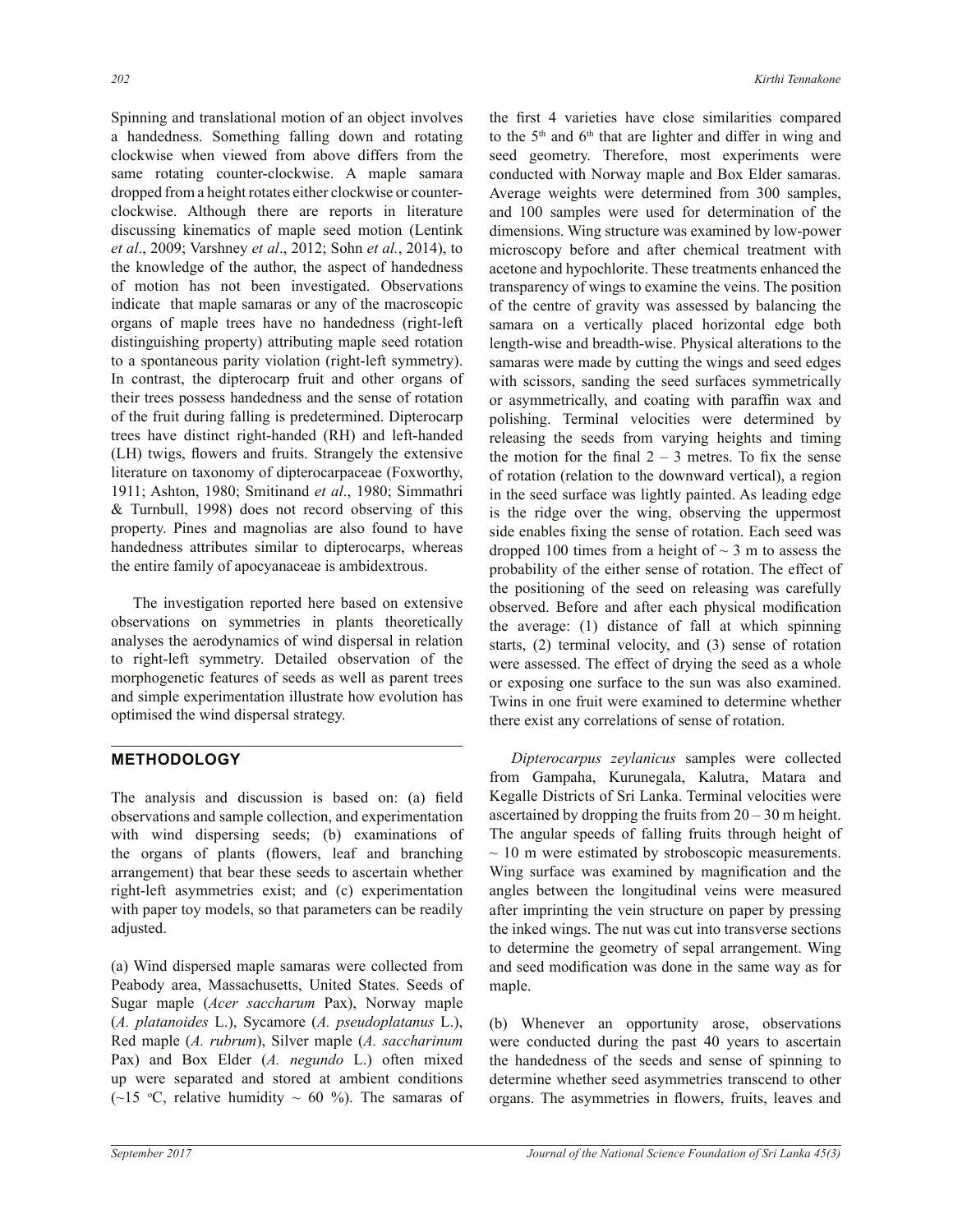branching arrangement were qualitatively examined. The relationship of fruit handedness to that of flower and leaf phyllotaxy in dipterocarps and related species was extensively investigated. Almost all the genera of apocyanaceae in Sri Lanka (wild and ornamental) were examined to identify traits of handedness in phyllotaxy, flowers, fruits and seeds. Two Sapu (Michelia nilagrica) varieties growing in the Central Province of Sri Lanka, and ornamental magnolias were used to ascertain the relationship of leaf phyllotaxy to flower and fruit morphology.

Observations and experiments were also conducted to ascertain whether the handedness of the fruit or sense of rotation was affected by the individual tree or its branch and flower, geographic location or genetic variations and whether the handedness of the nut passes to the seedling. Seeds of hibiscus varieties and papaya from right or lefthanded plants were germinated and handedness of the progeny was recorded.

 $\Gamma$ (c) Toy models of systems that rotate during falling were constructed out of paper to simulate seed wind dispersal mechanisms and illustrate how asymmetry imparts rotational motion, slowing down the rate of fall.

## **RESULTS AND DISCUSSION**

#### **Maple samara characteristics**

The maple fruit is a bilaterally symmetric structure with two conjoined winged seeds (samaras), which are distinctly separated from each other and the stalk as the fruit ripens and dries (Figure 1). Generally, wind dispersal begins in late summer and continues into autumn, and the pattern varies from species to species. The median weight



(b) wing shape and veins in Norway maple; (c) wing shape **Figure 1:** (a) Schematic diagrams of (a) a fruit of Norway maple showing two conjoined samaras, seeds and the stalk; and veins in Box Elder

and dimensions of a maple samara varies from species to species and perhaps climate conditions. Typically, a Norway maple samara has a length  $\sim$  4.5 cm, maximum breadth  $\sim$  1.5 cm with a  $\sim$  6 mm seed and a median weight  $\sim$  140 mg, of which more than  $\sim$  75 % is contributed by the seed and the thick ridge of vein supporting the wing (Figure 1). The Box Elder samaras have smaller dimensions; length  $\sim$  3.8 cm, maximum breadth  $\sim$  1 cm. They are also lighter with a median weight  $\sim$  75 mg with an elongated seed carrying about 80  $\%$  of the weight. The wings of both varieties taper in breadth-wise direction towards the lobe supported by the hard and relatively thick ridge (Figure 1). A distinctive characteristic of the two varieties is the geometry of the seed and the ridge. The Norway maple seed has an oval shape with an apex pointing towards the ridge, whereas the Box Elder seed is elongated with pointed apexes on both sides (Figure 1). If the two types are held, with wings pointing vertically downwards, the ridge appears concave in the case of Norway maple and convex in Box Elder (Figure 1). The centre of gravity of Norway maple and Box Elder samaras resides  $\sim$  2 – 4 mm from the seed apex. Both sides of the wing surfaces are covered with a pattern of striations as shown in Figures 1 (b) and (c), but more densely populated than in the depiction. The texture and pattern of distribution on either side being identical as they originate from veins embedded in the middle of the wing tissue. The surface also possesses the property of not retaining water. Otherwise the expected function could not be performed effectively.

#### **A theoretical formulation of maple seed motion**

A maple samara falling under the gravity starts spinning, slowing down the descent, enabling it to be carried away by wind to further locations. They rotate about a point located near the seed very close to the centre of gravity, while the plane of the wing stays slightly inclined to the horizontal. The motion and mechanism of slowing down during descent involve intricately complex aerodynamics owing to nonlinearity of autorotation (Lugs, 1983). A simple explanation follows from consideration of energy conservation. When a samara of mass *m* falls down a vertical distance h and acquire translational and angular velocities  $v$  and  $\omega$  respectively, the change in potential energy  $DV = mgh$ , needs to be always greater than the kinetic energy acquired  $DT = 1/2$  ( $mv^2 + I w^2$ ), where  $I =$  moment of inertia of about a vertical axis through the centre of mass. This is because, a part of potential energy transforms into kinetic energy of air set into motion, and a part dissipated as heat generated due to the air resistance. Thus we obtain the inequality,

$$
v < \sqrt{\left[2gh - (I/m)\omega^2\right]}
$$
...(1)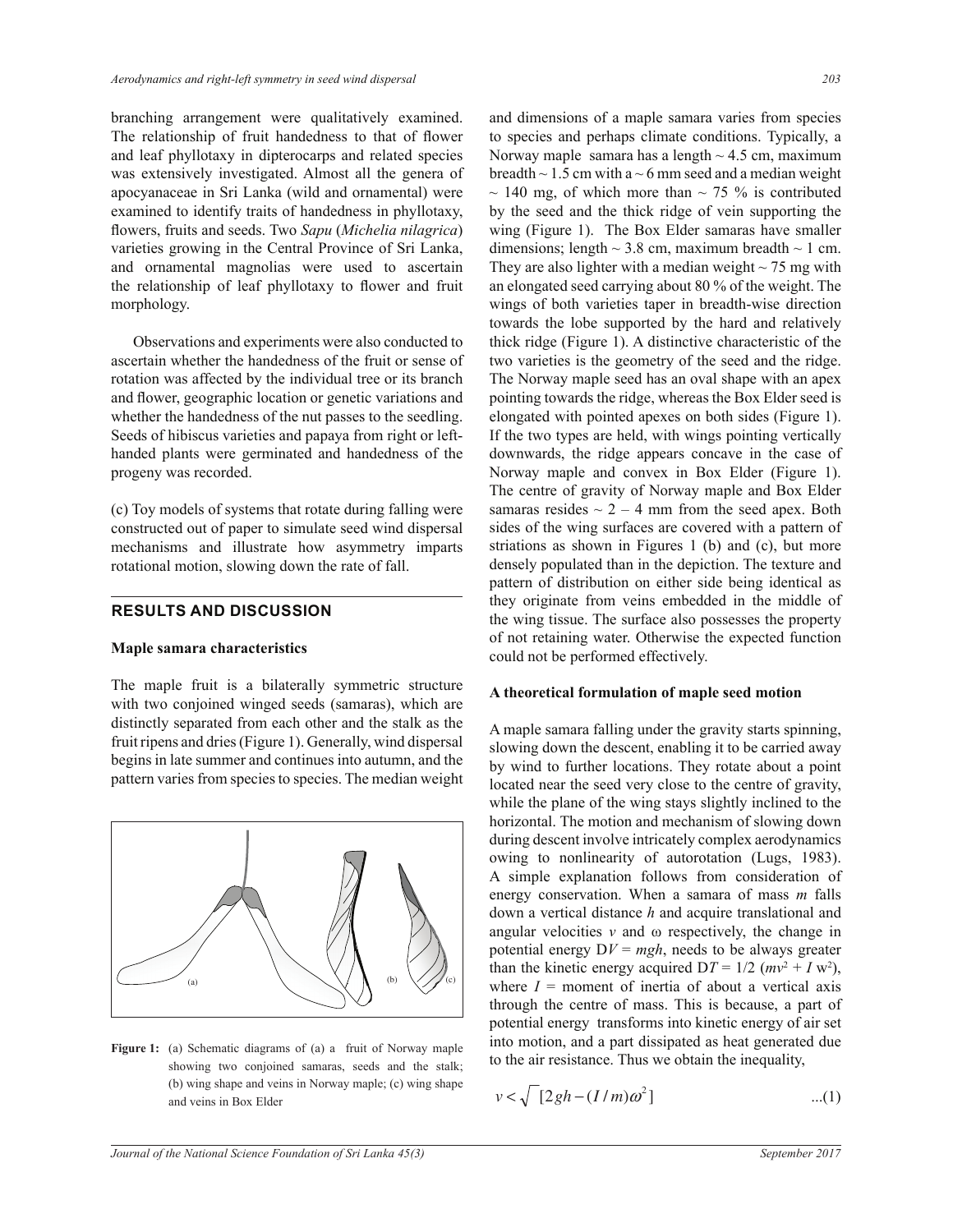In equation (1),  $\sqrt{2gh}$  is the velocity acquired in the absence of spinning action and air resistance. Rapid rotation, large moment of inertia and smaller mass all favour lowering of the time of descent. Detailed analysis of the problem requires an understanding of the aerodynamic lift and torque forces arising from fluid motion and drag. These forces depend on the dimensions, shape, and nature of the surface, mass and its distribution and elastic properties.

 The structural architecture makes a samara mirror symmetric in the sense if it is laid down flat on a table and turned upside down; the shape appears exactly the same as the mirror image. Similarly in the maple fruit, the twins are mirror images of each other. This symmetry implies that they do not possess handedness. Imagine a samara released from the rest keeping the wing in a vertical plane. One could argue that in this situation it cannot auto-rotate during falling, because in the absence of a right-left distinguishing feature, there is no way to decide which way to turn and rotate. However, an alternative way of preserving right-left (R-H) symmetry exists. If the object rotates clockwise and counter-clockwise with equal probabilities, the required symmetry would be again preserved. Frequently, the symmetries in nature are respected in this manner; although individual symmetry violations exist, they occur in equal probabilities. This is exactly what we observe in dropping a maple seed. For a while it moves without rotating in an orientation where the heavy seed points downwards. Subsequently, the movement turns erratic followed by an orderly rotation in either clockwise or counter-clockwise sense (Figure 2). Transition occurs when the velocity of the centre of the mass reaches a critical value  $(v_c)$ . The transition process needs to conserve energy, and angular and linear momenta. If a distributed and massive body takes up linear and angular momenta (in this case stream and vortices of air), the kinetic energy transferred to it would be relatively small. If the transition is assumed instantaneous and resistive loss is minimal, conservation energy yields,

$$
m\text{ miles} \qquad mgh \le 1/2mv_c^2 \le 1/2I\omega_c^2 \qquad \qquad ...(2)
$$

where  $I =$  moment of inertia of the about the centre of gravity (object rotates about vertical axis inclined at a small angle to the horizontal axis). On releasing a samara from the rest, a sudden decrease in the translational velocity below  $v_c$  is noticeable at the point rotation ensues. Since angular momentum needs to be conserved, irrotational air flow invariably turns rotational. The system has all the characteristics of a spontaneous breaking of symmetry (SBS) sometimes seen in fluid motion (Zhang & Childress, 2005; Bagheri *et al.*, 2012). Here an unstable initially symmetric state suddenly develops into one of the asymmetric states, when a



− and the matrix strategy of the summary corresponds to the matrix expenses with guide, Figure 2: Schematic sketch illustrating (a) clockwise; (b) counter-clockwise spiraling of a falling maple samara once it reaches the critical velocity (VC). The pattern of lines drawn perpendicular to vertical axis (z-axis) are the projections of the arrow marked in the samara on a plane passing through the z-axis and circles indicate the appearance and the sense when viewed from above. The darker shading of the samara corresponds to its thicker region. During motion thicker edge is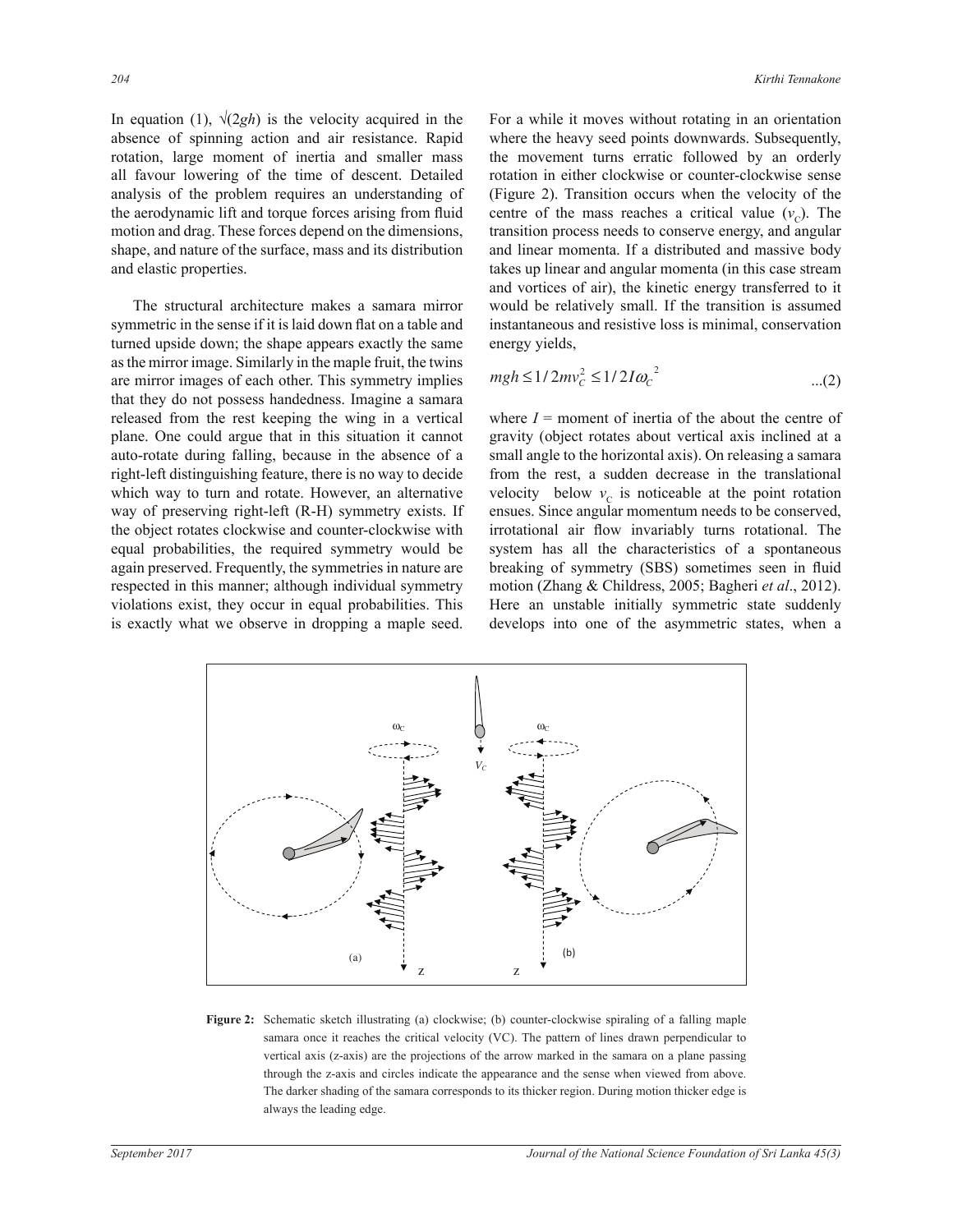crucial parameter reaches a critical value; the inherent symmetry being conserved in realising different allowed states with equal probabilities.

 Figure 2(a) and (b) give a schematic representation of the clockwise and counter-clockwise downward spiraling of a maple samara. Arrows in these figures point away from the seed towards the opposite end of the wing representing the position of the wing. In both clockwise and counter-clockwise motions, the thicker edge is always the leading edge. Shading indicates the thickness variation across the wing, the darker edge being the thickest (0.3 mm) and the wing tapers down ( $\sim$  0.01 in a wing breadth  $\sim$  1 cm) just like an aerofoil. As transverse cross-sections of the wing are nearly symmetrical, little lift is generated at zero angle of attack.

The involvement of translation as well as rotation and associated lift and drag forces complicates the motion of falling maple seeds defying rigorous analysis based on first principals. Even the uniform rotation of a rigid propeller pointing to a fixed direction offers intricate complexity, and solutions sufficiently precise for application has been arrived, incorporating empirical inputs. The following simplified treatment presented in the next paragraph explains the salient features of this intriguing system.

 Forces acting on an air foil can be related to force acting at a point and a couple, which changes with the angle of attack. However, there exists one particular point, the so-called aerodynamic centre C, around which the magnitude of the couple remains independent of the angle of attack (Carlton, 2007; Pope, 2010). Forces acting on a falling maple samara are: the aerodynamic force  $A$  (the resultant of drag and lift forces) with components  $A_z$  = lift force,  $A_{\varphi}$  = the azimuthal torque



Samara: centre of gravity, aerodynamic centre and centre  $Tan \theta_0 = A_r / A_z = C_{rL} l^4 b$ <br>of rotation are marked as G, C and O, respectively; **Figure 3:** (a) Schematic representation of the forces acting on the samara: centre of gravity, aerodynamic centre and centre (b) positioning of the points  $G$  and  $C$  on the surface

generating force and  $A_r$  = radial component, all acting at C, and weight  $= mg$ . For equilibrium of rotation, a centrifugal force  $F_r = m\omega^2 b \sin\theta$ , acting at the centre of gravity  $G$  (OC =  $a$ , OG =  $b$  and  $l$  = length span) needs to be provided aerodynamically. The centre of rotation O is not exactly about centre of gravity. The torque necessary for rotation around the z-axis, against provided by  $A_{\varphi}$ . The wing is held in an inclined position (an angle  $\theta$  to the vertical axis) by these forces.

The lift forces operate normal fluid flow and drag forces opposite to the direction of the flow. Both these forces are proportional to the square of the radius of the blade and square of velocity, so that,

$$
A_z = C_{zL} l^4 \omega^2 - C_{zD} l^2 v^2
$$
...(3)

$$
A_{\varphi} = C_{\varphi L} l^2 v^2 - C_{\varphi D} l^4 \omega^2
$$
...(4)

$$
A_r = C_{rL} l^4 \omega^2 \tag{5}
$$

*mb* where  $C_L$  and  $C_D$  with subscripts L and D denote the *mb* there is no translational motion in *r* direction, balancing respective lift and drag coefficients (proportionality of these forces to fluid density has not been incorporated explicitly thus they have dimensions of a density). As of forces in the radial direction require,

$$
A_{\rm r} = F_{\rm r} = m\omega^2 b \sin \theta \qquad ...(6)
$$

 $(5)$  and  $(6)$  it follows: The force  $F_r$  is generated aerodynamically and compensates centrifugal acceleration. From equations

$$
Sin\theta = \frac{C_{rL}l^4}{mb}
$$
...(7)

*dt* vertical direction remains constant throughout motion. Thus writing  $A_{r}$  in the form in equation (5) is in agreement with the observation that inclination of the wing to the

 Taking moments of forces about O, the instantaneous centre of rotation, we obtain the following equation of motion,

$$
I_o \frac{d^2 \theta}{dt^2} = A_p b Cos\theta - A_z a Sin\theta + mgb Sin\theta \qquad ...(8)
$$

Thus the equilibrium occurs at  $\theta = q_0$ 

*dt*

$$
Tan \theta_0 = A_r / A_z = C_{rL} l^4 b \omega^2 [(C_{zL} l^4 \omega^2 - C_{zD} l^2 v^2) a - mgb]^{-1}
$$
  
...(9)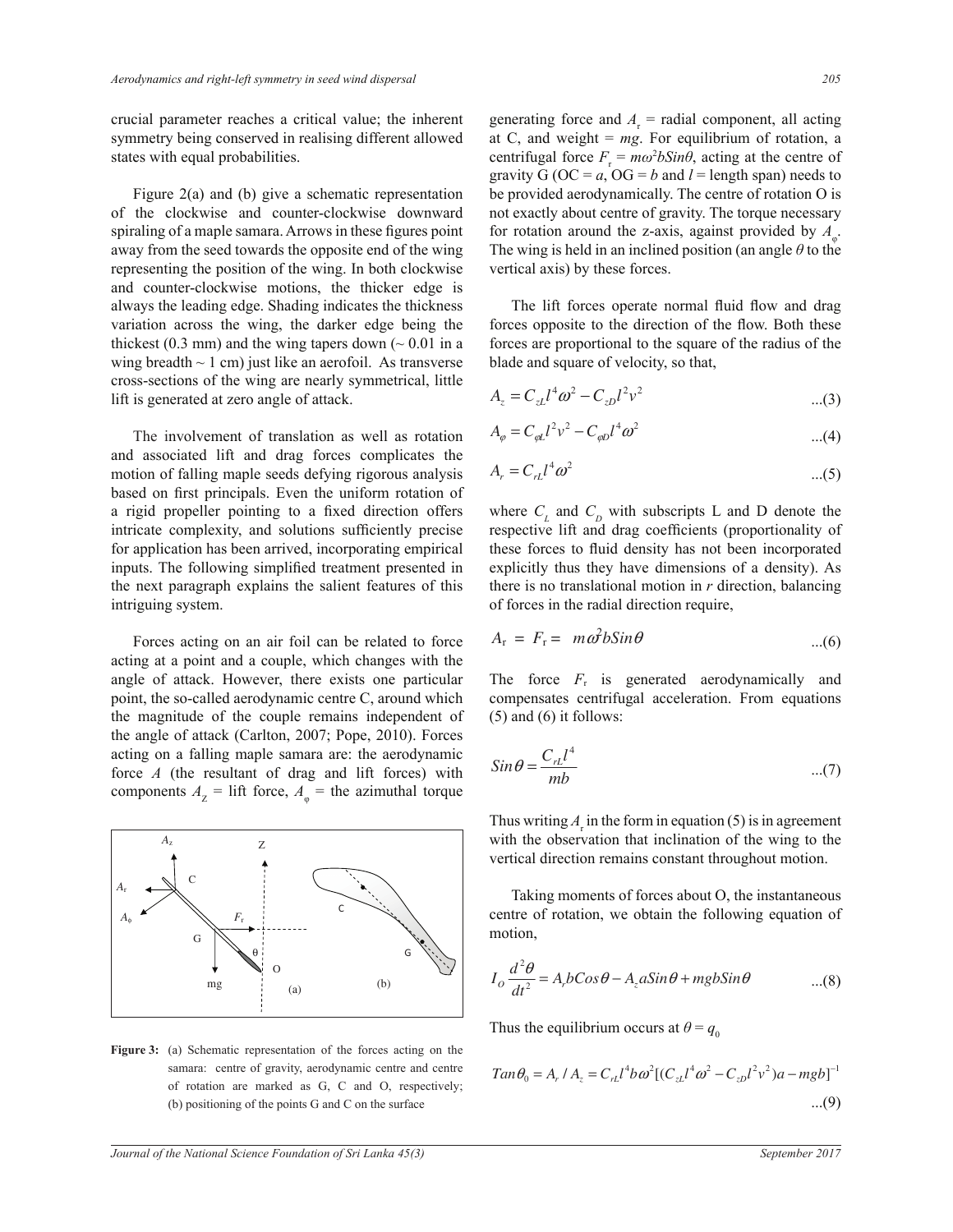As the drag forces in the propeller are largely azimuthal, opposing rotation rather than translation, the vertical motion experience little drag force and dissipation results mainly from rotation. In this situation  $C_{zL}$   $l^2\omega^2 > C_{zL}v^2$ and equation (9) can be approximated as,

$$
Tan \theta_0 \approx C_{rl} l^4 b \omega^2 [(C_{xl} a l^4 \omega^2 - m g b]^{-1} \qquad \qquad \dots (10)
$$

Thus a necessary condition for equilibrium of the object in the orientation shown in Figure  $3(a)$  is,

$$
\omega^2 > \frac{mgb}{C_{zL}l^4a} \qquad (b \neq 0) \qquad \qquad \dots (11)
$$

If the cone angle  $\theta$  is perturbed by a small amount equation of the form  $d^2\varepsilon/dt^2 = -k\varepsilon$  ( $k > 0$ ) indicating that *dt* samara starts spinning only after falling through some equilibrium resist perturbations. Equation (11) explains exceeds a critical value. This is experimentally observed;  $\epsilon$ , inserting  $\theta = q_0 + \epsilon$  in equation (8), we obtain an that auto-gyration could occur only if the angular velocity distance *h*. From equation (2), the maximum angular velocity attainable is  $(2mgh/I)^{1/2}$ , giving  $h > bI[2C_{2L}a^4I]^{-1}$ .

ion in the vertical direction Motion in the vertical direction is described by,

$$
m\frac{d^2z}{dt^2} = A_z - mg
$$
...(12)

ω Thus the equation of motion for rotation can be expressed as,

$$
I_{\phi} \frac{d\omega}{dt} = (a+b)Sin\theta_{0}(l^{2}C_{\phi L}v^{2} - C_{\phi D}l^{4}\omega^{2}) \qquad ...(13)
$$

seed about the axis of rotation. The falling seed soon wind dispersal. The terminal values correspond to setting where  $I_{\varphi} = I_0$  *Cos*<sup>2</sup> $\theta$  = moment of inertia of inclined approaches the terminal translation and angular velocities  $v = v_{\text{T}}$ ,  $\omega = \omega_{\text{T}}$ , which are the parameters relevant to the time derivatives in equations  $(12) - (13)$  equal to zero, i.e.,

giving,

$$
A_z - mg = 0 \tag{14}
$$

$$
C_{\phi L} v_T^2 - C_{\phi D} l^2 \omega_T^2 = 0 \tag{15}
$$

$$
\omega_r^2 = \frac{mg}{C_{zL}l^4} \tag{16}
$$

the vertical  
ation results 
$$
v_T^2 = \left[\frac{C_{\phi D}}{C_{zL}C_{\phi L}}\right] \frac{mg}{l^2}
$$
...(17)

From equations  $(7)$ ,  $(10)$  and  $(11)$  we obtain,

$$
Cos\theta_0 = \frac{ga}{\omega_r^2 bl} \tag{18}
$$

aerodynamic centre relative to the centre of gravity. The average terminal velocity ( $\sim 0.6$  ms<sup>-1</sup>) is slower in its moment of inertia. Box Elder is a shorter tree ( $\sim$  20 m) The parameters  $\theta_0$ ,  $\omega_T$ , and  $v_T$  are readily measurable, the typical values for Norway maple being  $\theta_0 \sim 68^\circ$ ,  $\omega_\text{T} \sim$ 13 Hz,  $v_T \sim 1$  ms<sup>-1</sup>. Experiments show that the cone angle  $\theta_0$  is not highly sensitive to *m* as seen from equation (18). From the same equation, we obtain  $l(b/a) \sim 1.6$  cm, giving  $b/a \sim 0.4$ . This factor defines the position of the Again from equation (17) for a typical value of  $l \sim 3.8$  cm, we obtain the lift to drag ratio  $C_{\text{PL}}/C_{\text{QD}} = 9.4$ . This ratio is significantly high, e.g., compared to that of a helicopter. Box Elder samaras compared to Norway maple. A more striking difference is the time taken to attain the terminal velocity, which is less than half the time taken by Norway maple. The elongated seed of Box Elder reduces compared to Norway maple ( $\sim$  50 m). It is hard even to speculate the secret of the difference of their wing shapes (Figure 1).

Wind tunnel experiments have shown that in a spinning maple samara, vortices are developed at the leading edge, greatly increasing the lift (Hederstrom, 2002; Sane, 2003; Lentink *et al.*, 2009). Possibly the wing striations play a crucial role in confining the vortex to the leading edge and facilitate streamlines to leave the trailing edge smoothly. Striations are smoothed out by coating paraffin wax and polishing, and  $v<sub>r</sub>$  increases drastically. If the treatment is given to one wing surface, the seed gyrate with the untreated surface upwards, suggesting that the striations have an influence in enhancing lift forces. Possibly they act as vortex confiners as well as generators. The purpose of the veins is not only to fix the structure of the wing but also to serve an even more important aerodynamic requirement.

Simple experiments conducted with Norway maple and Box Elder seeds support the validity of the relationship in equation (17), if *l* is taken as the maximum length of the wing. On reducing the wing area by cutting the wing breadth-wise, terminal velocity rapidly decreases. If the reduction is length-wise, up to a point, the terminal velocity decreases more slowly. It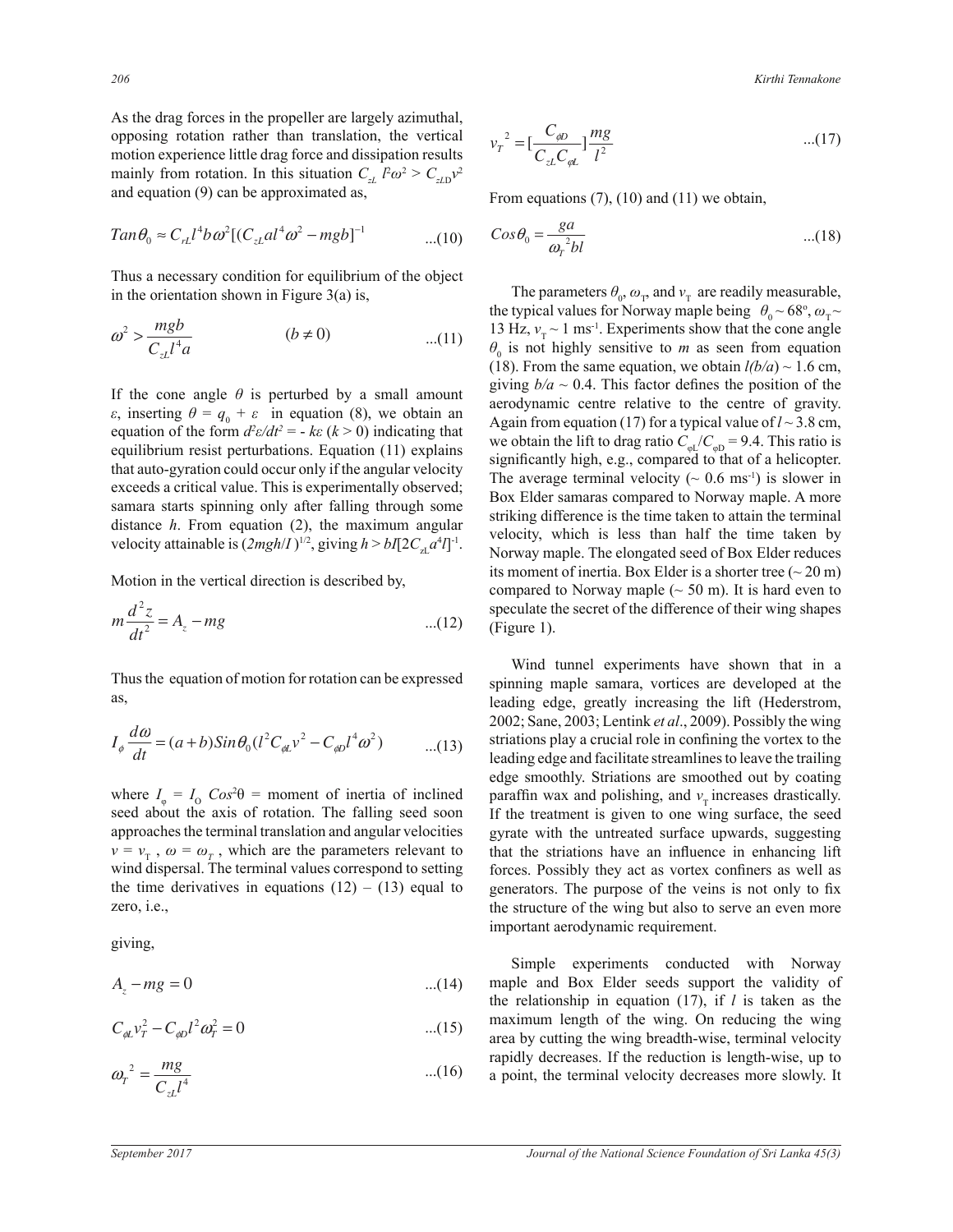appears that the sole criterion of wing design is not only minimisation of terminal velocity but also propelling along the wind direction. If maple seeds are dropped from some height at the time of a blowing wind, they sometimes move up or down in wide helixes as eddies energise motion. Possibly they are wondering in von Karman streets (Narasimhan, 2015) as wind blow past an obstacle.

 A question also arises regarding the stability of the wing against rotations about the length-wise axis GC of the wing. In a symmetrical wing (transverse cross-section of Maple samara is symmetrical), the point of action of the position of the aerodynamic centre remains unaltered irrespective of changes in the attack angle. Therefore the moment forces about the axis GC is zero, implying that the move about axis is in neutral equilibrium. Thus, the system could adjust to maintain the angle of attack optimally.

## **The importance of right-left asymmetry in wind dispersal of seeds**

Wind dispersal necessitates slowing down of the rate of fall of the seed, so that wind could carry the seed further away from the parent tree. The physical principle that enables optimising this strategy is generation of rotation so that transitional velocity of the centre of mass is continuously reduced. The additional advantage of rotation is aerodynamic lift, opposing gravity which further reduces the rate of fall. Rotation and the direction of transitional motion define a right or left handedness. Such a handedness can be achieved either spontaneously or intrinsically. In the former situation, the object (seed) possesses no geometrical right-left asymmetry, but one sense of rotation is chosen as a consequence of the aerodynamics resulting from the design of the seed. In the latter case the seed itself possesses a geometrical right-left asymmetry giving preference to one sense of motion. It is amazing to observe that both these principles are adopted in nature. The discussion below presents examples of two cases.

## **Right-left symmetry of falling maple seeds**

Most symmetries in living and non-living systems including elementary constituents of matter, are not perfectly realised giving rise to frequent instances of biasing. The same feature is seen in the sense of rotation of maple samaras. As discussed earlier maple seeds possess no chirality to decide a sense of rotation when falling, nevertheless they auto-rotate as a result of spontaneous breaking of the R-H symmetry. The required symmetry would be respected if both senses of rotation happen with equal probabilities. In dropping a samara from a fixed height, a large number of times, a higher probability of one sense of rotation is frequently observed. If sizeable samples are examined this way, the histogram obtained corresponds to a normal distribution, concluding that there exists no intrinsic biasing towards clockwise or counterclockwise, and the observed individual violations happen as effects of accidental influences operating without a universal bias. As only R-L distinguishing characters can introduce a bias, we performed a number of experiments to identify the factors that could introduce such biases.

(i) In maple samaras the embedded seed symmetrically protrudes above the wing surface on both sides. We gradually sanded the protrusion on one side and observed the sense of spinning. When this is done, two right-left distinguishable objects are obtained (Figure 4). Now the object (b) cannot be superposed on (a) by translations and rotations. If they are dropped from a height, during descent the sanded surface tends to remain uppermost. As leading edge is the one with the ridge,  $(a)$  prefers to rotate clockwise and (b) counter-clockwise because of the centre of gravity bias. The bias increases with the degree of sanding. When the seed protrusion is fully levelled, the probability for this trend is about 60 % for Norway maple and  $75%$  for sugar maple.



**Figure 4:** Two maple samaras where the protruding seed on one side has been sanded off (a) sanded seed on the upper surface; (b) sanded seed backside



**55**<br>**g**, **Figure 5:** Two maple samaras where one wing surface has been polished by rubbing paraffin wax (a) upper surface polished; (b) backside polished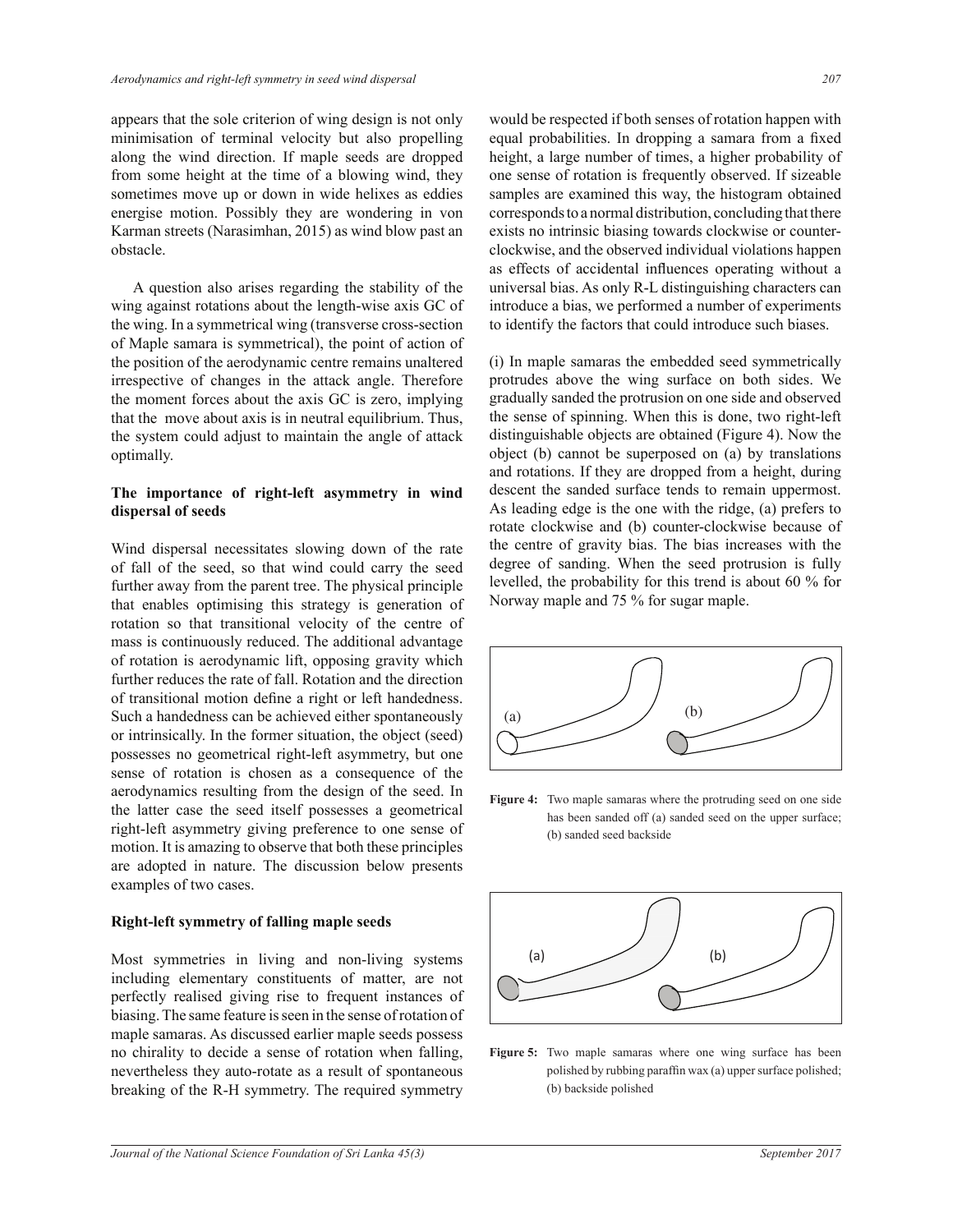(ii) In another experiment one wing surface was lightly coated with paraffin wax and polished to level striations. Figure 5 indicates two samaras laid on a table; (a) upper surface is polished and (b) the backside is polished. When they are dropped, (a) preferentially spins counterclockwise and (b) clockwise. As the leading edge is the ridge, the result implies that they prefer to spin, facing the un-polished surface upwards. We confirmed that the effect was not caused by the increase of weight. Even if a portion of the seed surface on the opposite was scraped to compensate for any weight gain, the trend continued.

The observation suggests that interfering with striations affect the lift, and they seem to play an important role in vortex formation and attachment.

(iii) A bias in initial conditions will give a preference to the sense of spinning. If the samara is held with the plane of wing horizontal, and given a torque to turn the leading edge forward, the observed trend will be to continue spin in the sense induced.

 A system governed by dynamics of SBS displays very high sensitivity even to minutest biases near the point of criticality. The observed biases in individual seeds originate from accidental influences. The maple tree has no signs of R-L asymmetries. At this scale of phenomena, the Corolis force would not have an effect.

 $(iv)$  The senses of rotation of the twins of the twin samaras show a slight opposite correlation. This can be understood as drying and action of light could be different on the faces of the fruit.

# **Right-left symmetries in plants and the fascinating Dipterocarpus**

Not only the fruit and the samaras, maple trees have no macroscopic organs carrying an attribute of handedness. A majority of plant species falls into this group. Here the leaves and their phyllotaxy, the pattern of branching or flowers and fruits display no R-L distinguishable characters. After extensive observations of symmetries in plants, the author noticed that plants more primitive in the phylogenetic ladder and the ones that mature fast possess R-L symmetries to a higher degree. There seems to be a universal trend in all systems that, as complexity increase and when they adapt to perform more functions, the symmetries disappear. Some plants demonstrate a unique handedness in one or more of their organs as a genetically inherited quality common to the species. The author noticed that in apocyanaceae, flowers in all genera and species imbricate in the same sense- making the whole family left-handed. This may be an irrevocable

genetic accident of no value to the plant. There are also species having individuals of either handedness, classifiable as RH and LH members. Having examined hundreds of plants falling into this category we found that if they propagate from seeds, the RH and LH individuals occur in equal (50 %) probabilities. Here the cause seems to be a result of the dynamics of morphogenesis. During cell proliferation, instability sets in and the plant has to spiral either R or L with respect to the direction of growth- a case of spontaneous breaking of R-H symmetry. We have observed that the phyllotaxy of leaf arrangement in un-branched papaya (*Carica papaya* L.) is either R- or L- handed. Lateral branches, if they grow, favour the handedness of the stem but reversals also occur. When papaya seeds germinate the first few leaves show no spirality, but as the growth progresses, they follow a pattern of either R or L helicity. There are also species and entire families where many of the organs possess a handedness. However in a matured plant of this class, RH and LH organs bear in equal probabilities. The plants of malvaceae generally have branches or extended regions in a branch where the leaf arrangement shows a handedness, and the sense of imbrication of petals in flowers correlating with the handedness of the parent branch (Tennakone *et al*., 1982). The feature displays more conspicuously in herbs belonging to the family or young plants. Here the plant itself possesses a handedness, because it bears more branches and flowers of one kind (R or L) than the other. As the plant matures, it gradually sheds the handedness in bearing organs of both types in equal numbers. The R-L distinction to us humans is of paramount importance. We would not be able to engage even in routine matters without this ambidexterity. Although macroscopic R-L disparities originate in plants as genetic accidents or consequences of morphogenesis, it is hard to see any advantages for survival. The exception seems to be the use of this trait as an advantage for wind dispersal.

 Plants of dipterocapaceae and families in the order malvales to which they allies (Dayanandan, 1999) endow the differentiated organs with these peculiar characteristics. The R-L symmetry seen in dipterocarps is rarely seen in other families. They have spiral phyllotaxy and shoots with R and L leaf spirals distributed in equal probabilities, and induce this symmetry to other organs developed in the twig. In the discussion, the convention used to define  $R$  and  $L$  will be as follows: if a shoot is held vertical with the apex upwards and one leaf apex pointing the observer, the spiraling is defined as  $R(L)$ , if the next leaf just above places itself towards  $R(L)$ . The same will be adopted to assign the handedness to the arrangement of petals and sepals in a flower. In most dipterocarps, flowers bear as axial racemes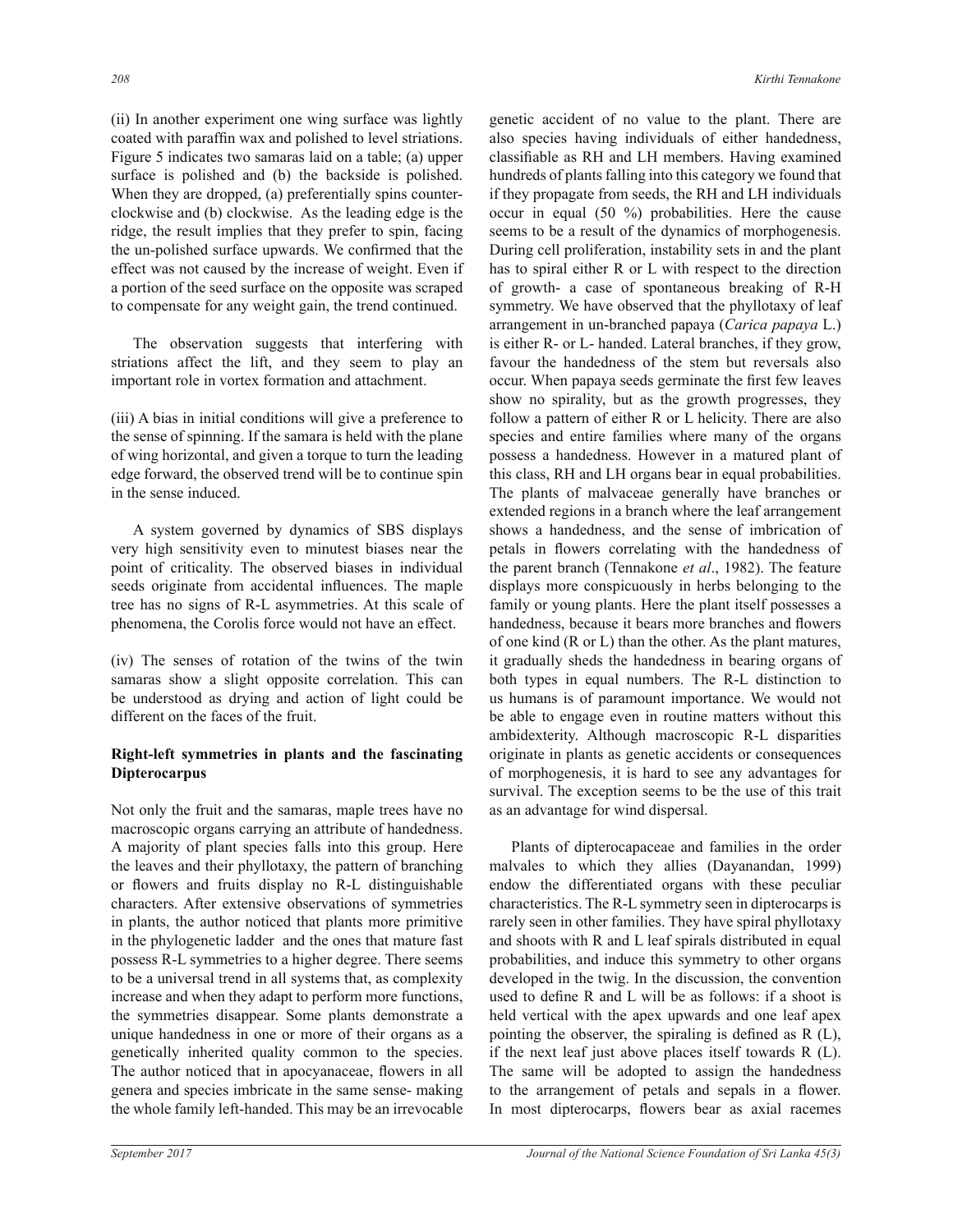popping out at the leaf brackets (Figure 6). As a result the axles of racemes contain the same spirally. Again spirality appears in the setting of flower buds on the raceme axle (Figure 6). The handedness of this spiral changes alternatively; if the pattern of flower buds in one raceme is right, the ones above and below are left. Progression of spirals continues to other organs. The sepals and petals contort and imbricate in the same sense, defining a handedness. Here again, the sense of the spiral alternates from one flower bud or flower to the next. In a majority of dipterocarps all sepals do not develop equally, and a few elongate as wings attached to the nut (Figure 6). Generally two sepals standing at angles  $144^\circ$ of a pentagon elongate concomitantly as the fruit grows, greatly shunting the growth of the others. Nevertheless, the original handedness of the sepals retains, endowing a right or left handedness to the fruits (Figure 7). Thus wings shaped as RH or LH propellers fall rotating in opposite senses. A propeller without a handedness cannot rotate and propel. We observed that there is no detectable disparity in the abundance of RH and LH nuts in an individual tree of *Dipterocarpus zeylanicus* or



**Figure 6:** Right-handed (a) and left handed (b) axle racemes of a typical dipterocarp



**Figure 7:** Right-handed (a) and left handed (b) fruits of *Dipterocarpus*  zeylanicus. Other two winged fruits of dipterocarps have a very similar morphology

their population in Sri Lanka. Possibly the same applies to other members of this genera, irrespective of the geographical location.



Fig.8. Forces acting on Dipterocarpus fruit and the points of their action: *A* - aerodynamic forces acting **Figure 8:** Forces acting on Dipterocarpus fruit and the points of their action: A - aerodynamic forces acting at centres  $C_{L}$  and  $C_{R}$ ; F - centrifugal forces acting at  $G_L$  and  $G_R$ ; mg - weight of the wings acting at  $G_L$  and  $G_R$ ; Mg - weight of the nut acting at N

The propellers of an airplane or a ship generate a forward thrust when rotated in one sense and backward thrust in the opposite sense of rotation. The trailing edge of the dipterocarp wing is the slightly bulged lobe. Therefore the RH fruit (Figure 7a) will rotate counter-clockwise when viewed from above as it falls, and the LH fruit (Figure 7b) will rotate clockwise.

inclination from  $\theta$  to ( $\theta$  + $\epsilon$ ), the resulting motion is Forces acting on a falling fruit are the aerodynamic forces *A* ( $A<sub>Z</sub>$ ,  $A<sub>r</sub>$ ,  $A<sub>φ</sub>$ ) acting on the wings at the centres  $C_{L}$  and  $C_{R}$ ; centrifugal forces *F* acting at the centres of gravities  $G_L$  and  $G_R$  of the wings, weight mg of the wings acting at their centres of gravity  $G_L$  and  $G_R$  and weight *Mg* of the nut acting at N (Figure 8). When the fruit is spinning, angle between the wings  $(2\theta)$  open up a little bit, until it is equilibrated by the elastic forces in the wing and centripetal force. If the fruit is perturbed by tilting about G described by

$$
I_G \frac{d^2 \mathcal{E}}{dt^2} = -A_z d\mathcal{E}
$$
...(19)

where  $d = \overline{OG}$ ,  $s = \overline{HG} < d$  and  $l = \overline{GN}$ . When the terminal velocity has reached  $A_z = (M+2m)g$  and the equilibrium is stable, provided  $d > 0$ . Thus there exist limitations to mass and area distribution of the wings. Similarly, if the centre of gravity is shifted to either right or left of the line ON, stability would be affected.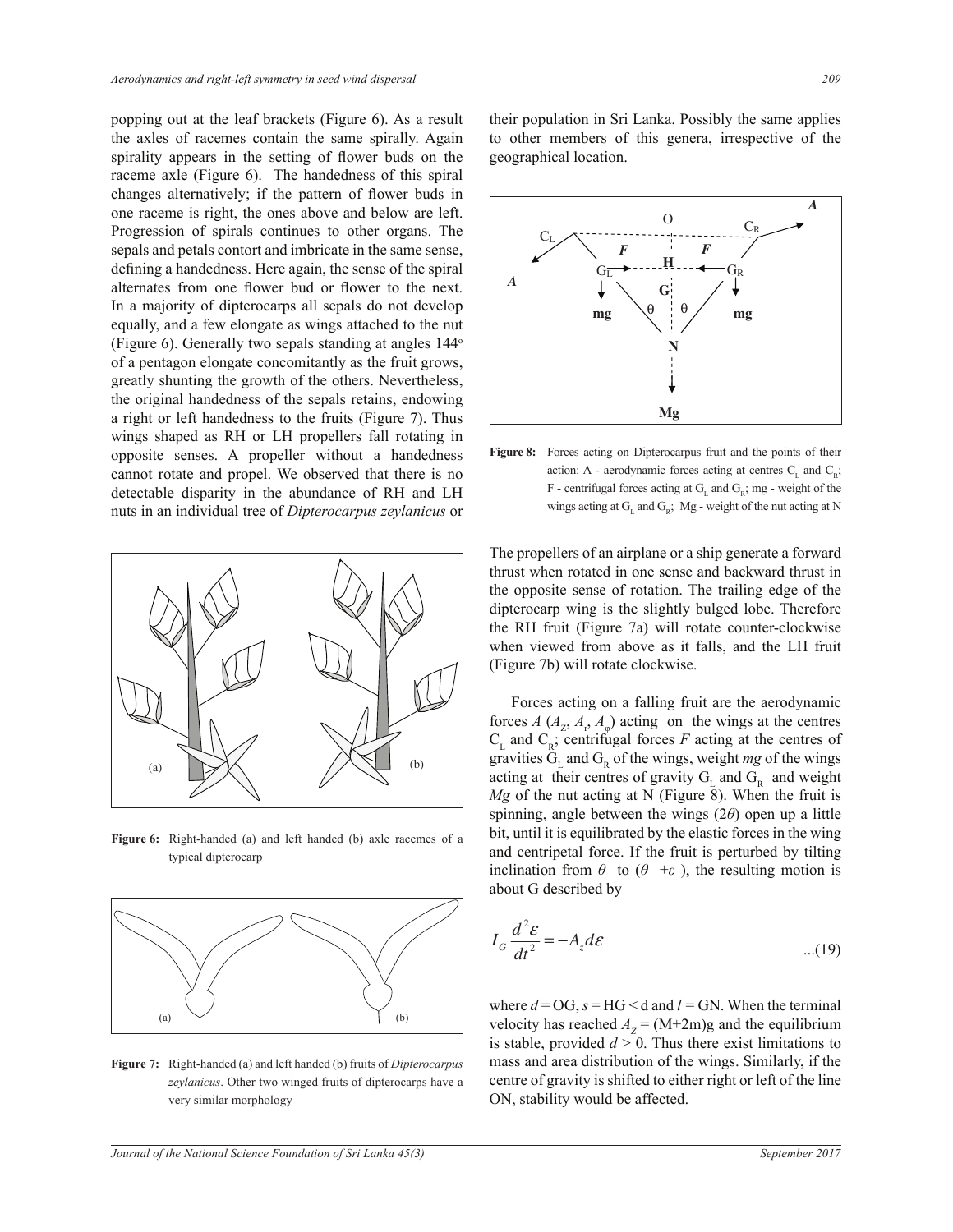The dynamics governing rotational and translational motion of the stabilised system parallel that of the maple seed and equations  $(14) - (17)$  illustrate this. During the decelerating phase of motion, stability gets complicated due to the flexibility of the wing. On loading the nut artificially, a point is reached when the wings do not open and the rotational effect ceases to function- possibly because of the insufficiency of the lift forces or their diversion. In nature this does not happen, unless evolution has turned retrograde due to changing environment. Weight of the wings in relation to the nut and wing dimensions being well balanced, they rarely collapse when falling. Auto-gyrating seeds have evolved to optimise the lift keeping drag to a minimum and also to acquire the terminal value as soon as possible. Just as in maple, the strategy has been to dissipate potential energy *via* rotation. According to equation (17), larger lift and lower drag coefficients favour smaller terminal velocities. Dipterocarps with heavier nuts have longer, but not so broadened wings. To a good approximation, the terminal motion of a falling dipterocarpus nut can be described by equation (17). It has been suggested that the terminal velocity acquired by wind dispersing seeds vary with the square root of the mass to area ratio (Augspurger  $& Frason, 1987$ ; Greene  $& Quesada, 2005$ ). Equation  $(12)$  incorporates this trend, but more specifically, the parameter '*l'* in equation (13) much more closely the length of the wing. Our experiment with *Dipterocarpus* zeylanicus showed a variation very close to the square root of the mass to wing length.

#### **Evolution of dipterocarp wings**

Dipterocarps have species with fruits having two, three or five sepals more elongated to form wings. Two winged ones seem to be more abundant compared to three and five winged species and five winged varieties are least abundant. The author could not find any evidence in the literature for existence of species with four wings. Wings have evolved from five sepals centred on the vertices of a pentagon. The following considerations could be a clue as to how the wings could have evolved. If equal weights are placed at the vertices of a regular pentagon with side of length x, the centre of gravity will be:  $(1)$  obviously at the centre of the inscribing circle if all the vertices are loaded; (2)  $\sim$  1.4 x from the centre if the vertices 1, 2, 3,4 or any of the equivalent vertices are loaded;  $(3) \sim$ 1.3 x from the centre if the vertices 1, 2, 3 are loaded;  $(4) \sim 0.88$  x from the centre if the vertices 1, 3, 4 are loaded;  $(5) \sim 1.5$  x from the centre if the vertices 1, 2 are loaded;  $(6) \sim 1.29$  x if the vertices 1, 3 are loaded. Two winged ones seem to be more abundant compared to three and five winged and five being the least abundant. As a

result of inherent handedness in the sepal arrangement in the calyx, fruit variations with longer sepals would spin faster slowing down the descent assisting wind dispersal, and this advantageous trait would have amplified leading to species with five elongated sepals. Although five wings ensure stability, there are number of disadvantages. It increases the weight and also the moment of inertia about the rotational axis, making it harder to rotate in gaining the lift, and both factors diminish the terminal velocity and increase the time elapsed to reach the terminal value. Furthermore, longer wings yield more lift, because the counting factor (velocity)<sup>2</sup> varies as (wing length)<sup>2</sup>. Increasing the length of the five wings would be too much of a burden to the organism and broader five wings will affect air flow. Thus, the only option available would be to cut-down the number of wings. If a variation produces a variety with four wings, that strain will be inferior because of the lesser degree of stability in falling of the fruit, as the centre of gravity shifts furthest from the centre when the number of wings is four. The next option will be to have three wings in positions 1, 2, and 4 of the pentagon, when the centre of gravity shifts only  $0.88 \text{ x}$ from the centre. As expected, in three winged species the wings are positioned at vertices 1, 2, 4 of the pentagon. Amazingly, almost all extant and extinct Miocene fossil dipterocarps (Shi & Li, 2010; Feng *et al.*, 2013) with three wings, have one conspicuously shorter, i.e., if the wings are affixed at the vertices  $1, 2, 4$ , the shorter wing is either 1 or 2. Clearly, this variation adjusts the centre of gravity closer to the centre of the pentagon. Possibly dipterocarps proliferated and became invasive after the origin of three winged species and their successful dispersion by wind. Now the dipterocarps have acquired a genetic facility to control the length of one wing, i.e., a wing in position 1 or 2 in the 1, 2, 4 arrangement. Certainly, species with a very short and almost shunted third wing (1 or 2 positions) have emerged, and a trait to



**Figure 9:** Sepals of dipterocarps are placed at the vertices of a pentagon. The vertices are marked  $1 - 5$  for the purpose of identification of the relative positions of elongated sepals that form wings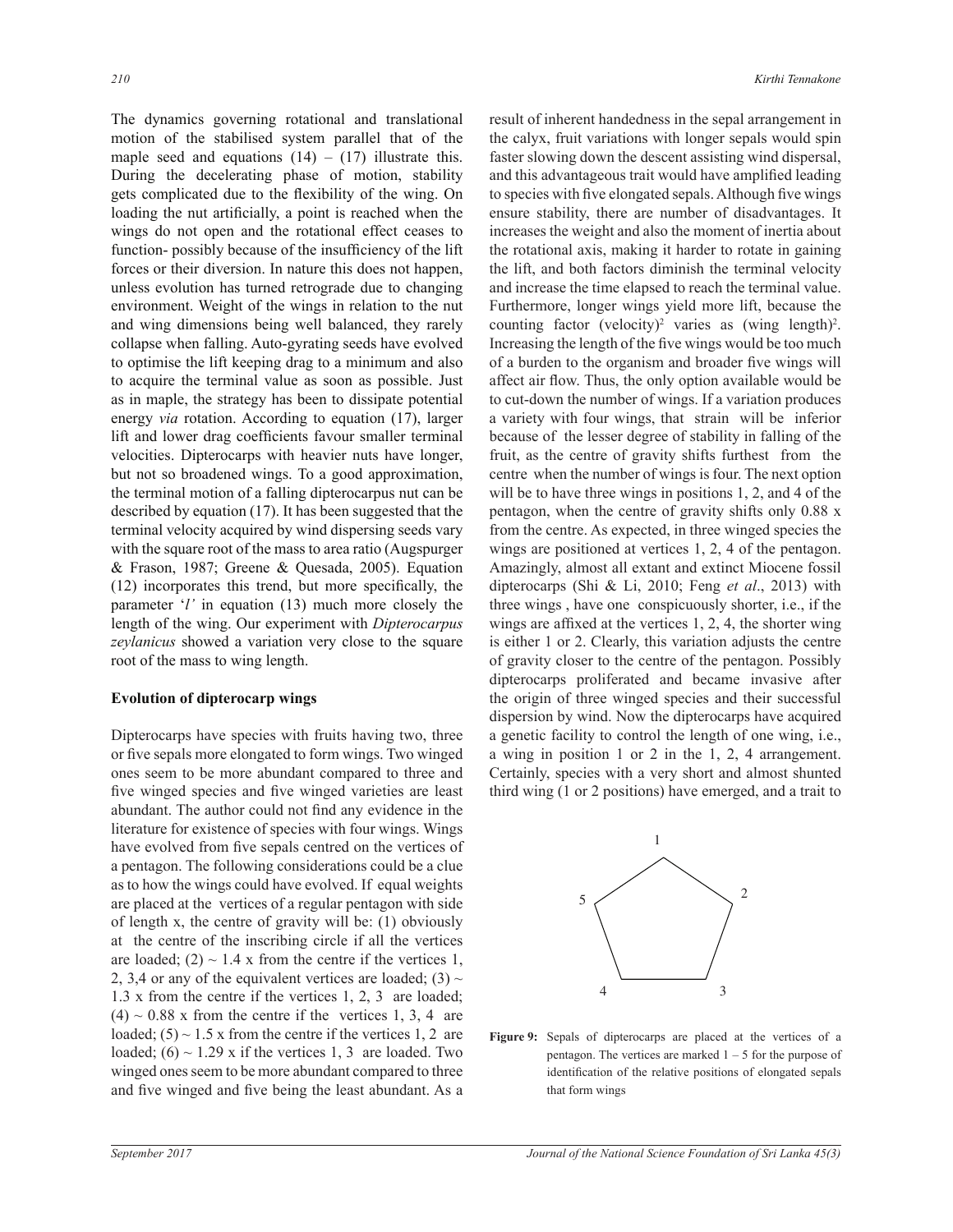bend wings so as to adjust the centre of gravity evolved subsequently. Developing two wings relieve the tree of the burden of synthesising more biomass and two wings perform better in slowing the falling speed. Generally evolution proceeds by gradual trial and error corrective steps and not by quantum jumps. It would be highly improbable for the two winged species to have evolved in one step by cutting down three wings from the five. The hypothesis we have proposed can be tested by examining the phylogeny of species of Dipterocarpaceae with different number of wings.

The conclusions of some experiments conducted to measure distance of deflection (D) of dipterocarpus seeds suggest that they do not move beyond a few tens of meters from the parent tree, and under conditions of nominal wind speeds and occasional high speed winds may carry them a longer distance (Smith *et al*., 2015; Song, 2015). The crucial deciding parameter should be the terminal velocity  $v<sub>T</sub>$  and mere measurement of *D* does not give the information necessary for determining the dispersal potential. Furthermore, winds have both horizontal and vertically upward components  $u_{\rm H}$  and  $u_{\rm v}$ , respectively. As aerodynamic forces are proportional to the square of air speeds relative to a moving object, the terminal velocity in the presence of an updraft of speed *u* is given by,

$$
v_T = v_{T0} - u_V = \left[\frac{mg}{a^2} \frac{C_{\varphi D}}{C_{\varphi L} C_{zL}}\right]^{1/2} - u_V \qquad \qquad ...(20)
$$

updraft component of the wind. The updraft generates an  $\alpha$  different life and the rescribition for hasoming positive speed  $u_{\text{H}}$  and vertical component  $u_{\text{p}p}$  greater than  $v_{\text{p}p}$ where  $v_{\tau}$  is the terminal velocity in the absence of the additional lift and the possibility of  $v_T$  becoming negative implies that the nut could even propel a significant distance upwards before  $v<sub>T</sub>$  approaching zero and start descending. Suppose a wind has constant horizontal Lasting for time *D*<sub>t</sub> then remaining constant at  $u_V < v_{\text{TO}}$ . Figure 10: Schematic diagram illustrating the orientation of wings of If the canopy height =  $h$ , the deflection distance will be,

$$
D = u_{H} \Delta \tau + \left[ \frac{h + (u_{V\Delta \tau} - v_{T0}) \Delta \tau}{(v_{T0} - u_{V})} \right] u_{H}
$$
...(21)

following plausible values for other parameters, i.e., We found that the average velocity for *Dipterocarpus* designed wings at much cost to the individual, as such *zeylanicus* fruits is  $v_m \sim 3$  ms<sup>-1</sup>. Giving the  $h = 40$  km,  $u_H = 2$  ms<sup>-1</sup>,  $u_{VDt} = 5$  ms<sup>-1</sup>,  $u_V = 1$  ms<sup>-1</sup>, we obtain  $D = 2.4$  km. Dipterocarps have intricately their purpose could not be just for a stone's throw deposition from the parent.

A schematic representation (Figure 10) shows how the wings of a typical dipterocarp are attached to the nut, the orientation and structure of the wing surface. Longitudinal veins covering the surface are more or less straight on one side of the wing and slightly curved diverging on the opposite side of the same wing, and the pattern is reversed in the two wings. During falling the nut rotates around the vertical axis (extension of the straight line segment at the bottom of Figure 10) clockwise as edges of the wings marked with arrows are leading edges. Veins diverge and curve towards the trailing edge as if the veins imprint the flow lines. The wings are also covered with a fine mosaic of veins more concentrated towards the upper end of the wing and the leading edge. We believe that these mosaics serve as vertex confiners to enhance the lift. Wind tunnel experiments have shown that attached leading edge vortices form when a maple seed spins, and the resulting low pressure creates the lift and torque and also provides centrifugal force. It appears that the same mechanism operates in the case of dipterocarps. The angular momentum of the spinning seed is compensated by the vorticity.



Figure 10: Schematic diagram illustrating the orientation of wings of a typical dipterocarp relative to the nut. Only two veins (dotted lines) drawn to indicate how they diverge, and leading edges are marked with arrows. Wings also have fine mosaic of veins throughout but concentrated near the shaded spots, suggesting that vortices are confined to that region.

## **Entertaining and intriguing motion of paper helicopters simulating dipterocarps**

To simulate dipterocarp wind dispersal we also examined paper helicopters, which children make and sometimes demonstrated in a wind tunnel in science museums.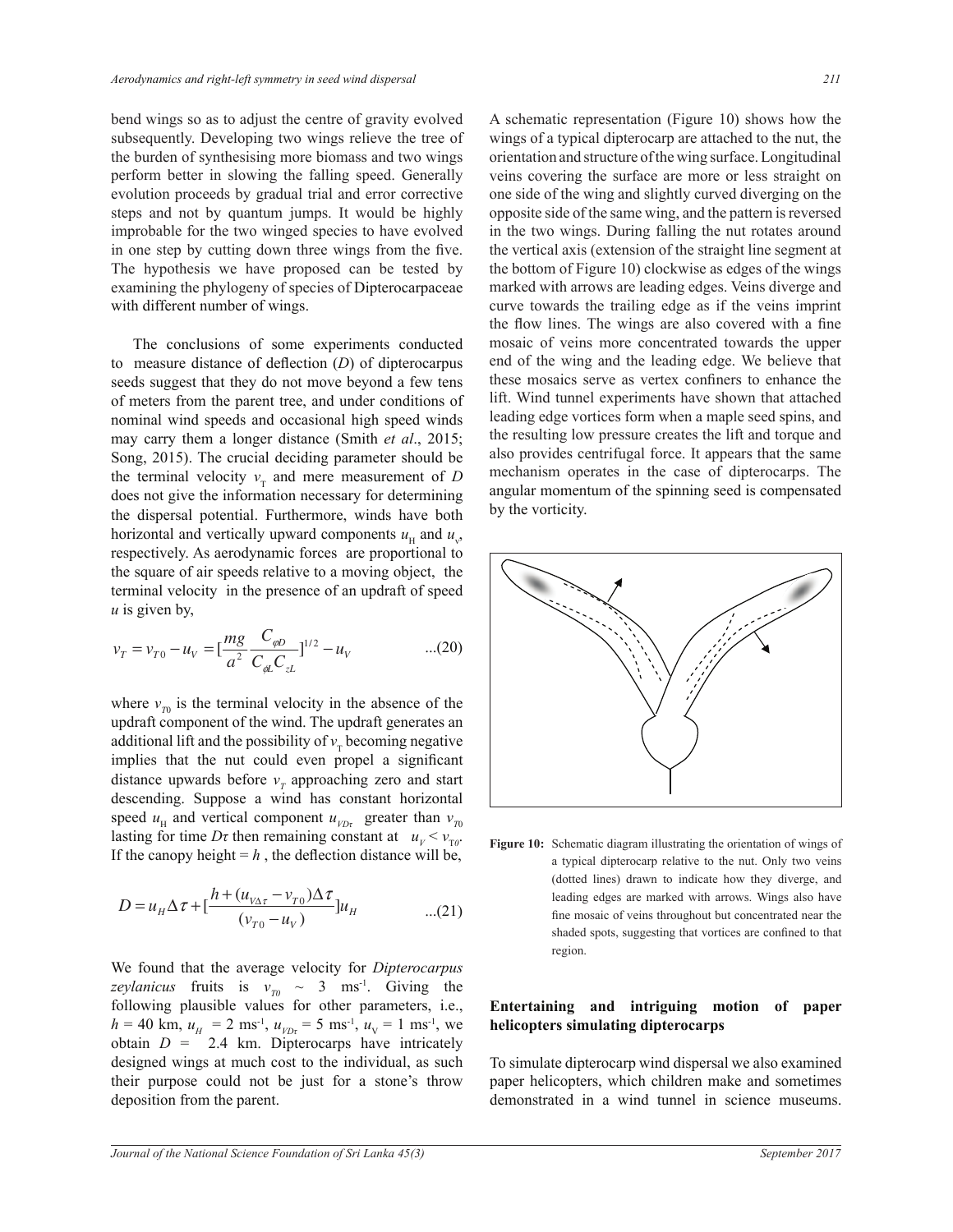Despite the simplicity of construction, they display the necessity of a handedness. They can be crafted giving a handedness to fix the sense of rotation or to be symmetric and break the R-L symmetry spontaneously.

The toys (a) and (b) shown in Figure 11 are fabricated by cutting a single sheet of paper and folding; the dark rectangle denotes the paper clip used as a weight. They are mirror images of each other and distinct, because there exists no automorphism between them. When dropped and viewed from above (a) rotates clockwise and (b) counter-clockwise. Copter  $(c)$  is made by pasting two half glued rectangular strips and folding. Model (c) is R-L symmetric, nevertheless will also rotate in one sense other. Careful examination reveals a clear difference of the behaviour of (c) compared to asymmetric models (a) and (b). If care is taken to keep the wings horizontal without twisting, the performance of model  $(c)$  is found to be poor and unstable unless weight of the paper clips is increased. Once sufficiently loaded it will fall a longer distance and rotate either clockwise or counterclockwise breaking the R-L symmetry spontaneously. If any asymmetry is introduced to the wings of the model the performance greatly improves. In models (d) and (e) darkened rectangular portions in the wings have been cut-off, and the performance remarkably improves with (d) rotating counter-clockwise and (e) clockwise. A similar asymmetry can be introduced by twisting the flaps. If a wilful asymmetry is not introduced to the model (c), at heavier loadings the wings twist on its own breaking the symmetry. Our findings agree with the results of similar experiments carried out with plane single and double wings made of paper (Stevenson et al., 2015). Results show that two-wings systems rotate stably and drive a significant lift, provided there is an inherent asymmetry.

## **Right-left symmetry and wind dispersing conifers**

It was interesting to observe that conifers also possess right-left symmetries though not so conspicuous, but akin to the pattern seen in dipterocarps. Examination



**Figure 11:** Toy paper helicopters (a) and (b) are mirror images of each other and (c) is symmetric and has no handedness. (d) and (e) are asymmetric models made by removing the shaded rectangular portion from each wing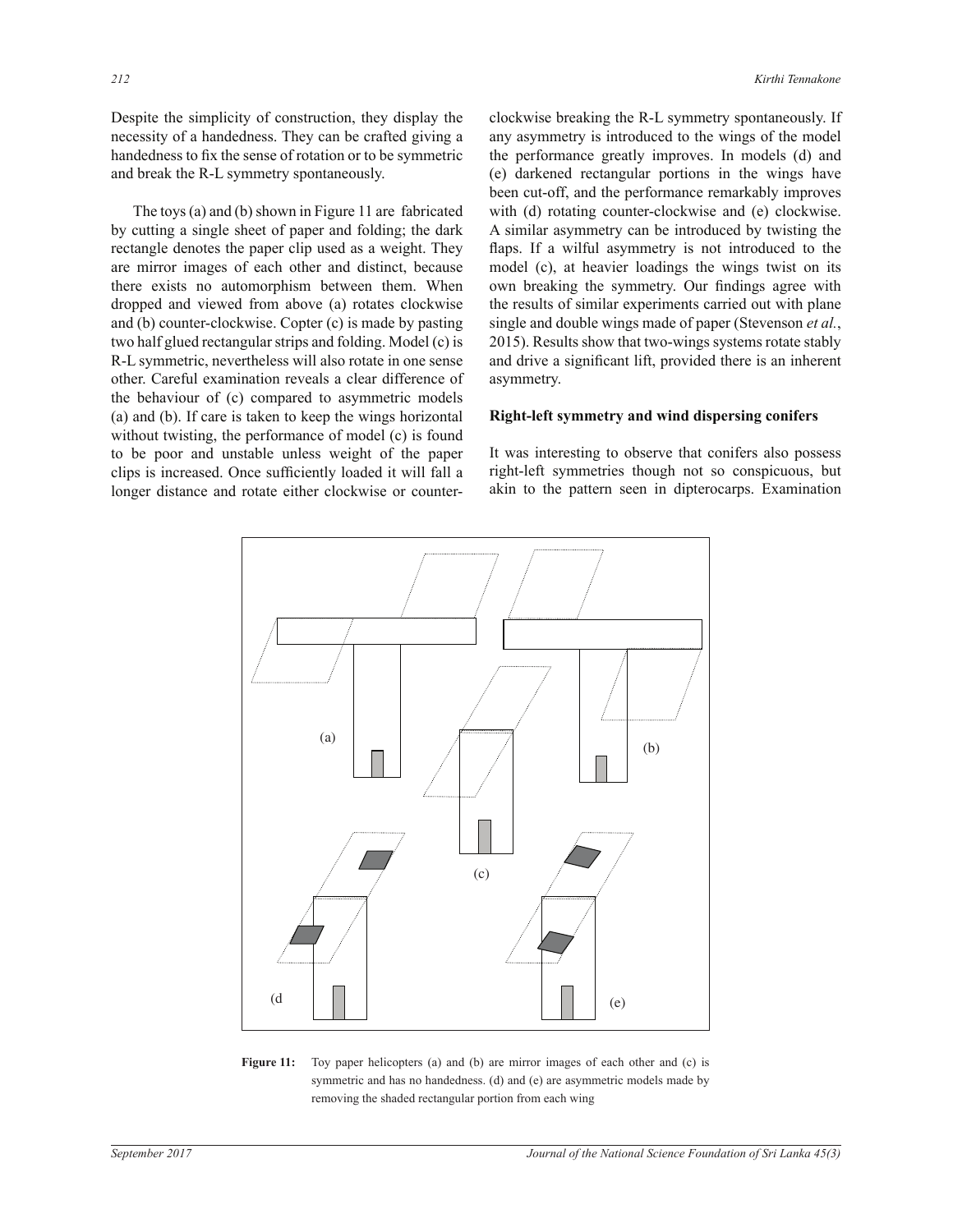of pines revealed that twigs have handedness. The leaf fascicles in pine are arranged as two spirals winding in opposite directions. However, the number of winding turns the spiral takes to reach the same angular position of the fascicle immediately above or below are different in the two spirals, giving a net handedness to the twig. Just like in dipterocarps, the twigs of both kinds are equally distributed. Cones have the same feature, there again, the samaras in the fruit are arranged following the same pattern as the fascicles, so that there are two types of cones, RH or LH born in equal abundance. Samaras are bilaterally asymmetric, but all of them, similar in one kind of cone (R or L) but the mirror image in the other type (L or R). The ventral view of the samaras of R and L cones of Eastern White Pine (*Pinnus strobes*) are shown in Figure 12. As both lobes are folded upwards, the objects are geometrically different and cannot be superposed on each other. Wind dispersing species of pine and other conifers generally have more asymmetric seeds.

## **Right-left symmetry in magnoliaceae and autogyrating samaras of the tulip tree**

The R-L symmetry in magnoliaceae resembles that of pines and dipterocarps. Having examined *Walsapu* 



Figure 12: The ventral view of the samaras of right- and lefthanded cones of Eastern White Pine.



Figure 13: (a) The dorsal view of the samaras of right- and left-handed pods of the tulip tree; (b) rectangular sheets of paper pasted with a letter L cut from paper



Figure 14: (a) Spinning of a falling *Pumeria* flower loaded with a match stick; (b) a parachuting seed of *Wrighta antidyscenterica* as viewed from above

(*Michelia nilagrica*) and a few related species in Sri Lanka, the tulip tree (*Liriodendron tulifera* L.) and ornamental magnolias in the United States, we observed that all these genera have twigs of spiral phyllotaxy and R-L helicities occur in equal proportion. Sepals and petals are almost indistinguishable but the handedness of the twig passes on to the flower and the fruit. In flower buds two opposite spirals are seen (normally 5/8 Fibonnacci) correlated to the sense of leaf phyllotaxy. Just as in dipterocarp and pine there are R and L fruits. The R  $(L)$  fruit of the tulip tree has  $R(L)$ samaras readily distinguishable from the direction of twist in the ridge placed midway and in the lengthwise direction (Figure 13a). Samaras of R and L pods are mirror images of each other and no automorphism exists because of ventral-dorsal difference. During descent (a) and (b) gyrate in opposite senses with middle ridge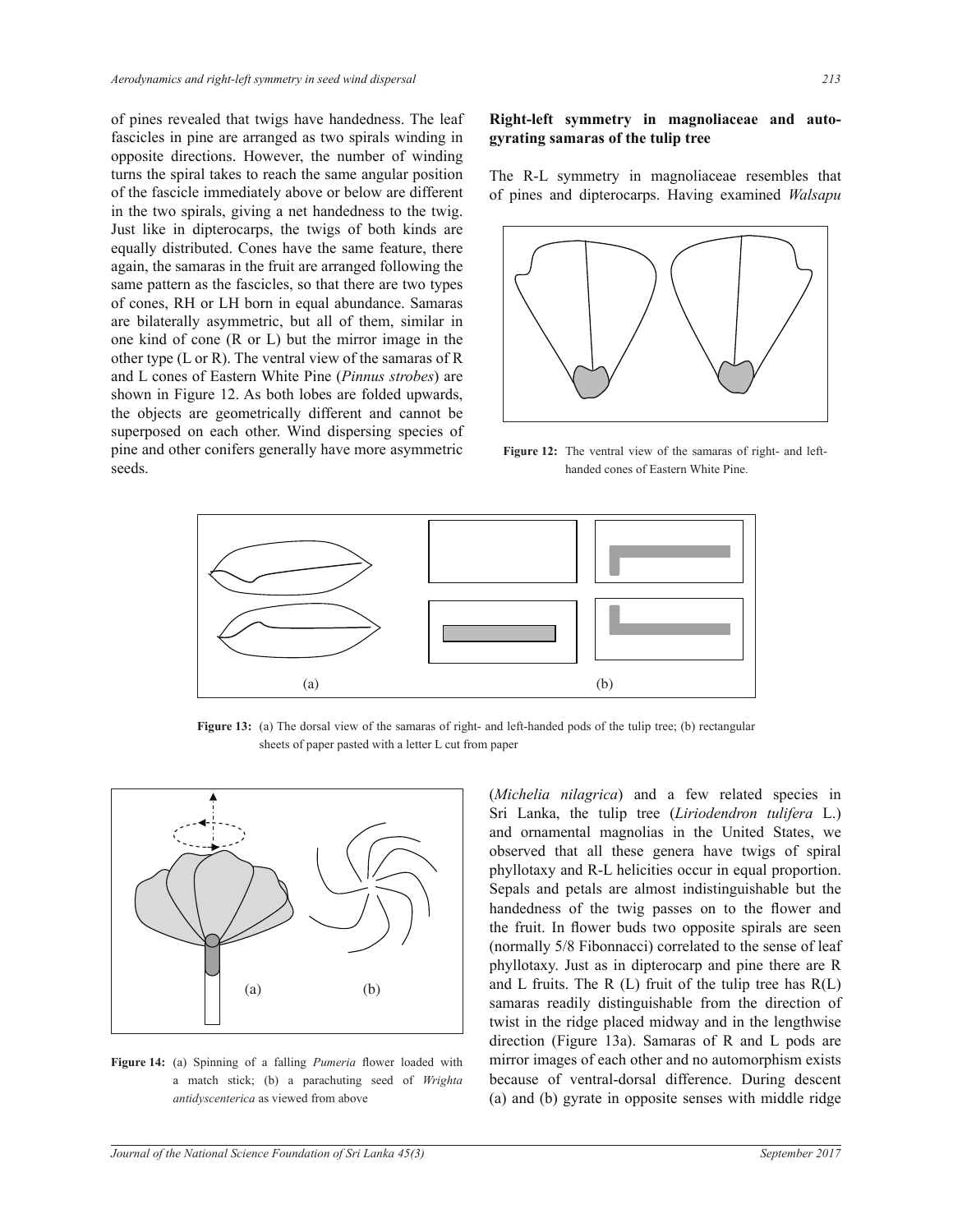as the axis. R- L asymmetry provides torque for the rotational motion, creating a lift. The moment of inertia is minimum about the mid axis and motion remains stable. It has been suggested that this stability greatly helps dispersal, although the terminal velocities attained are smaller compared to maple (Mccutchen, 1977).

 We have also conducted simple paper toy experiments to simulate the auto-gyration of tulip tree samaras. Figure 13(b) depicts four rectangles ( $\sim 2.5 \times 10 \text{ cm}^2$ ) cut out of ordinary thin writing paper. In one of them, a thin rectangular strip of paper is pasted symmetrically and the remaining two with pasted letter L cut from the same paper as shown. Because of the thickness of the letter L pasted, the two configurations in  $13(b)$  with the letter L are distinct objects and mirror images of each other, and the first two have handedness. When dropped from a height all four glide and rotate with length-wise side remaining nearly horizontal but with the following differences: the symmetric ones rotate in either sense when viewed from a fixed direction relative to the rectangle; however, the one with the middle ridge is much more stable; the ones pasted with letters L rotate in opposite directions. A simple experiment sometimes gets complicated owing to the twist developed when the strips are pasted. Many experiments have been performed to study the aerodynamics of falling paper, cards and discs and the general conclusion has been that they are tumbling and unstable (Pesavento  $&$  Wang, 2004; Changqiu & Xu 2008; Varshney et al., 2013). We have found that the mid ridge greatly stabilises the motion. Another important difference we observed in our experiments with falling thinner flexible paper rectangles is the stability and absence of tumbling. The scaling of these systems depend not only on the aspect ratios and the Reynolds number, when elastic deformation enter into the picture. If the length of the bare rectangle is increased to  $16 - 18$  cm, the paper rotates very stably in horizontal orientation and both senses of rotation is observed with near equal probability. Here, the paper rectangle during motion spontaneously acquires handedness because of the elastic deformation and spin stably. The effect could have important implications in biological systems.

#### **The case of apocyanaceae**

One of most unusual chirality features are seen in apocyanaceae. In almost all genera we examined that signs of a handedness is not seen in phyllotaxy or branching. However, flowers of the entire family (we have not seen exceptions) are imbricated in the same sense (left-handed, according to the convention we have

adopted). An entertaining way to see this would be to load an apocyanaceae flower (e.g. Pumeria L.) stalk with a match stick and let it fall. Always they rotate counterclockwise when viewed from above (Figure 14a).

 A majority of apocyanaceae has no edible fruits, instead they contain poisonous alkaloids. Flowers are fragrantly scented and heavily loaded with nectar, suggesting that their ancestry has been in the insect era well before the birds. Many species of apocyanaceae have plumed seeds dispersed by wind. The left-handedness of the family transcends to fruits and seeds. As a result of the chirality parachuting seeds slowly rotate. Here the advantage of rotation seems to be not the generation of a lift, but an enhancement of the drag. The centripetal force of rotation spreads the plume in the horizontal plane increasing the drag. The appearance of the long hairs in a parachuting Wrighta (*Wrighta antidyscenterica*) is shown in Figure  $14(b)$ .

#### **On origin of handedness in plants**

Recent experiments suggest that auxins trigger spiral positioning of leaves (Reinhhardt *et al*., 2003; Niklas et al., 2006; Kramer, 2008; Chitwood, 2012). However, what determines the sign of handedness remains unanswered. The leaves of tomato have been made to break the bilateral symmetry by application of auxins to the leaf primordium. A rare example of a herb conspicuously displaying breaking of bilateral symmetry is *Agalonema pseudo-bracteatum* (Tennakone & Iqbal, 1998), where right and left-handed lobes greatly differ in area and disparity is higher at seasons of faster growth. These are clearly amplification effects of an already existing spiral phyllotaxy.

 Leonardo da Vinci noted that the cross-sectional area of a tree trunk approximates to the sum of areas of branches as if growth is like the flow of an incompressible fluid (Richter, 1970). Based on the idea, we give an explanation for auxins effect as follows:

The Navier Stoke equation in vorticity form reads,

$$
\frac{\partial \omega}{\partial t} = \nabla \times (u \times \omega) + \frac{1}{R_e} \nabla^2 \omega \tag{22}
$$

∂<sup>ω</sup> number where  $u = \text{fluid velocity}, \omega = \Delta \times u$  and  $R_e = \text{Reynolds}$ 

The vorticity equation (22) can also be cast into the form  $(u \times \omega \neq 0)$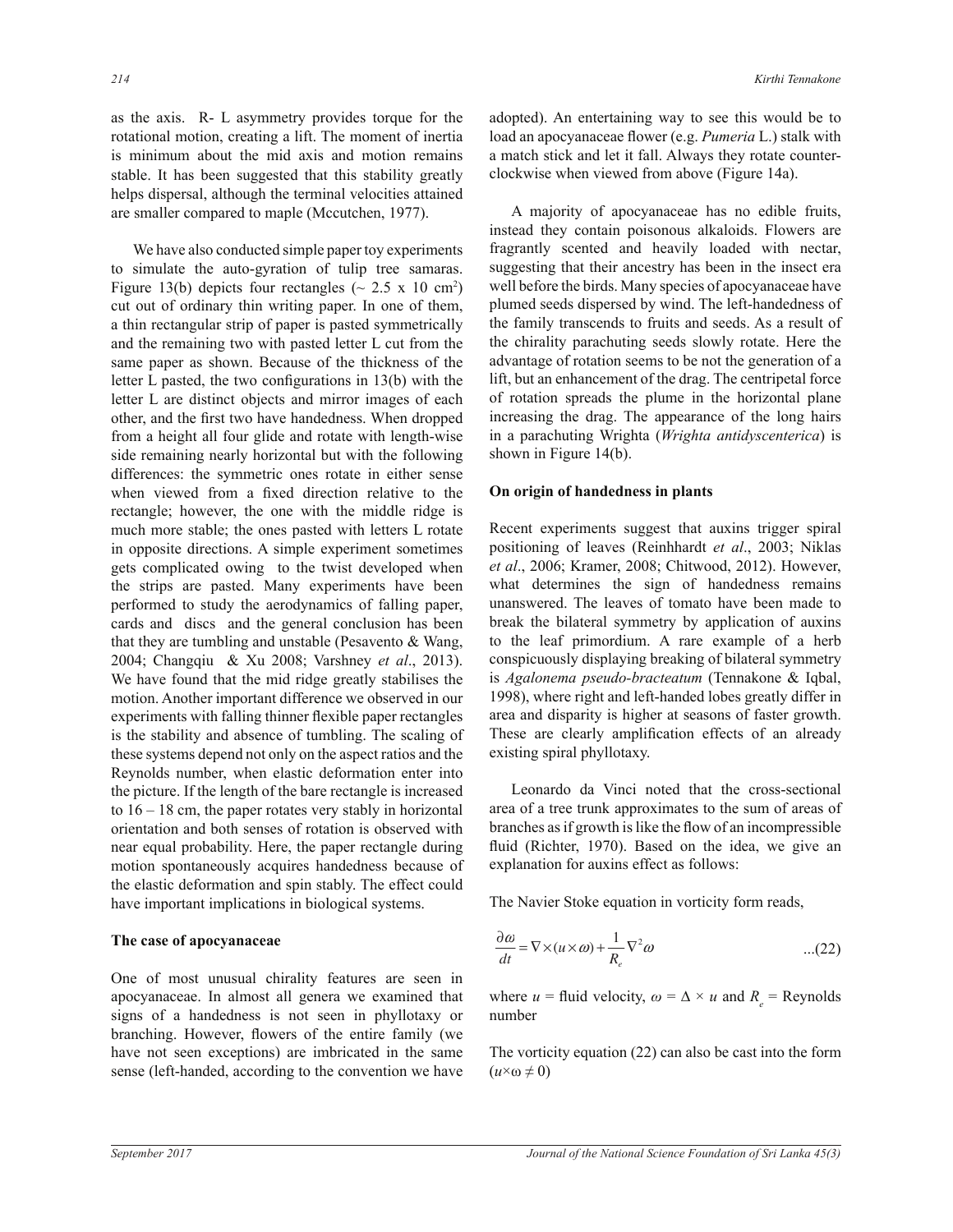$$
\frac{\partial \omega}{\partial t} = \omega \nabla u - u \cdot \nabla \omega + \frac{1}{R_e} \nabla^2 \omega \qquad ...(23)
$$

 $\alpha$  are orthogonal. Thus equation (23) approximates to We make the reasonable assumption that  $\nabla u = G$  and  $\omega$  are in parallel directions (growth direction), and  $u$  and  $\frac{1}{\sqrt{6}}$ a reaction diffusion equation,

$$
\frac{\partial \omega}{\partial t} = \omega G + \frac{1}{R_e} \nabla^2 \omega \tag{24}
$$

and auxins that create large growth gradients enhance the spirality generated spontaneously or as a result of bias.

# Practical significance - biomimetic aerodynamic **innovations**

Aerodynamic designs are based on powerful but yet imperfect theory and experimentation. Although evolutionary corrections have been incorporated, optimisation *via* testing varying models is prohibitively time consuming and expensive. Wind dispersing seeds are the aerodynamic systems most extensively optimised *via* trial and error based selection. Consequently, they are expected to possess favourable attributes blind to modern engineering. An important implication of the above work, is that auto-gyrating seeds have successfully achieved a design perfection to divert drag forces to generate rotation, increasing the lift. Wing shape and striations of veins seem to play an important role. Veins play a dual role as the structure supporting the wing and optimised air flow. These may be incorporated to build light-weight but structurally strong airfoils and rotor blades. Remotely controlled, light weight small airplanes and helicopters consuming minimal quantities of fuel find peaceful applications in agriculture and aerial photography. Similarly, solar powered air planes need new designs to bear the weight of the cells and compromise light harvesting and lift.

Even a simple observation related to wind dispersal of seeds could have profound implications on practical aerodynamics. As pointed out earlier Box Elder samaras have a distinctly different wing shape compared to the closely related other maple species, which are taller. Experiments indicated that Box Elder samaras acquire the terminal velocity in a comparatively shorter duration. Theoretical understanding of the distinctions in wing structures of maple species might lead to new airfoil and rotor designs. Well preserved fossil winged dipterocarp seeds have been discovered (Shi & Li, 2010), and careful study of their structure in comparison to extant species could yield clues to variations resulting from climate change.

# **CONCLUSION**

Maple and dipterocarps are two tree species, most successfully proliferated owing to the evolution of seeds with wing appendages. Wings effectively slow down the gravitational descent *via* generation of a rotational lift. A theoretical formalism was developed to explain the observed motion, account for the stability and calculate terminal velocities - the crucial parameter determining the deflection of seeds during wind dispersal. Results indicate that under favourable conditions, these seeds can disperse kilometre distances.

 Despite the similarity of the basic aerodynamics, a distinct difference exists between maple and dipterocarps. Maple samaras possess no handedness; consequently they spin either clockwise or counter-clockwise in descending, as a result of spontaneous breaking of the symmetry. However, systems exhibiting this behaviour are highly susceptible even to the smallest biasing perturbation. The factors inducing such biases were identified and experiments indicate that although individual seeds frequently violate the symmetry, globally it is respected. It is not possible to quantify the variations in maple seed attributes and correlate them to a bias in the sense of rotation, however frequency analysis reveals normal distribution indicative of no preference. In contrast dipterocarpus nuts possess a natural handedness and a geometrical difference can be identified to a confidence level more than 99 %. Here, both right and left handed fruits are produced in equal abundance, and during falling rotate in opposite directions. The investigation disclosed that the maple species have no organs with right-left distinguishing attributes whereas in dipterocarps, the twigs, racemes, flowers and sepals have handedness. The sepals are placed in a twisted arrangement at the vertices of a pentagon. Sepals elongate to form either five, three or two wings excluding four, and majority of the species have only two wings. This is explained as an evolutionary reaction to the centre of gravity instabilities, aerodynamic effectiveness and the natural requirement of reducing burden biomass production. Likewise the R-L asymmetry of pine cones and samaras associate itself with the handedness of the leaf spiral phyllotaxy. Conifers and some genera of magnoliaceae also possess R-L asymmetry characters similar to dipterocarps. In apocyanaceae, unlike dipterocarps and conifers, the phyllotaxy does not display handedness but the flowers are always left-handed and this asymmetry transcends to the fruit and seeds. Several genera of apocyanaceae have plumed seeds dispersed by wind. Here the advantage of handedness seems to be spreading of hairs of parachuting seeds by centrifugal acceleration, thereby enhancing the air drag.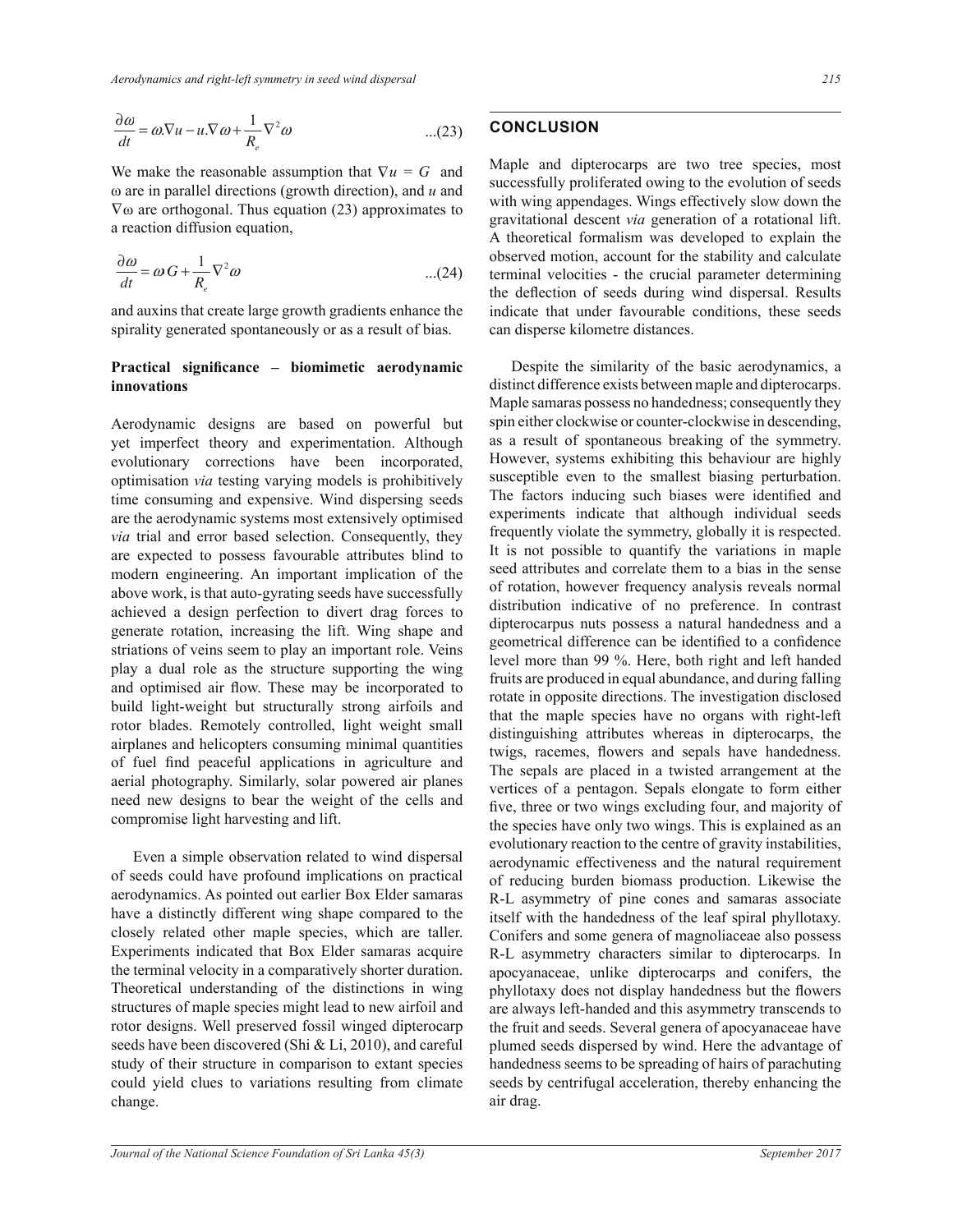Wind dispersing seeds in plants of widely separated families adopt auto-gyration as an effective mechanism of slowing down the descent. Auto-gyration fundamentally necessitates a breaking of the R-L symmetry. Maple has designed the seeds to achieve this as a dynamically generated SBS. In dipterocarps, magnolias and pines, a morphologically induced SBS endows seeds with a handedness, either right or left. Whereas in apocyanaceae, presumably a persisting accidently introduced genetic R-L disparity induce unique chirality of the seeds. Another possibility would be to generate an asymmetry to the seed appendage *via* a spontaneous asymmetric deformation, as a consequence of motion. It is not impossible that this method is also realised somewhere in wind dispersal. Apart from a requirement of morphogenesis, it is hard to conceive the advantage of a handedness to a plant in any of its functions other than wind dispersing. Plants even in families widely separated, possessing R-L distinctive characteristics have exploited it. Wind dispersal have utilised the available traits and optimised in the course of evolution (Wrights *et al.*, 2008); handedness is one such trait.

## **Acknowledgement**

A significant portion of this investigation is based on the knowledge gained while conducting the research project 'Right-Left Symmetry in Plants (RG/79/21)' supported by the Natural Resources, Energy and Science Authority of Sri Lanka (NARESA). The author also gratefully acknowledge the assistance granted by the staff, Department of Physics and Department of Biology, University of Sri Jayewardenepura (1977-1980) and the Department of Physics, University of Ruhuna (1982 – 1988).

# **REFERENCES**

- 1. Ashton P.S. (1980). Dipterocarpace. *A Revised Handbook to the Flora of Ceylon* (eds. M.D. Dassanayake & F.R. Fosberg), volume 1, pp.  $364 - 423$ . Amerind Publishing Company, New Delhi, India.
- 2. Ashton P.S. & Gunatilleke C.V.S. (1987). New light on plant geography of Ceylon. *Journal of Biogeography* **14**:  $248 - 285$ .
	- DOI: https://doi.org/10.2307/2844895
- 3. Augspurger C.K. & Frason S.E. (1987). Wind dispersal of artificial fruits, varying in mass, area and morphology. *Ecology* **68** DOI: https://doi.org/10.2307/1938802
- 4. Bagheri S., Mazzino A. & Bottarol A. (2012). The spontaneous symmetry breaking of a hinged flapping filament generates lift. Physical Review Letters 109:

DOI: https://doi.org/10.1103/PhysRevLett.109.154502

- 5. Carlton J. (2007). *Marine Propellers and Propulsion*. Butterworth-Heinemann Elsevier Ltd., London, UK.
- 6. Changqiu J. & Xu K.  $(2008)$ . Numerical study of the unsteady aerodynamics of freely falling plates. *Communication in Computational Physics* **3**
- 7. Chitwood D.H., Headland L.R., Ranjan A., Martinez Braybrook S.A., Koenig D.P., Kuhlemeier C., Smith R.S.  $&$  Sinha N.R. (2012). Leaf asymmetry as a developmental constraint imposed by auxin-dependent phyllotactic patterning. *The Plant Cell* **24**:  $1 - 10$ . DOI: https://doi.org/10.1105/tpc.112.098798
- 8. Corlett R. & Primack R. (2005). Dipterocarps: trees that dominate the Asian rain forest. *Arnoldia*  $63(3)$ :  $3 - 7$ . Available at *http://people.bu.edu/primack/Dipterocarps. pdf*, Accessed 22 November 2015.
- 9. Dayanandan S., Ashton P.S., Williams S.M. & Primack R.B. (1999). The phylogeny of the tropical tree family dipterocarpaceae based nucleotide sequence of the chloroplast RBCLgene. *American Journal of Botany* **86**:  $1182 - 1190.$

DOI: https://doi.org/10.2307/2656982

10. Feng X., Tang B., Kodrul T.M.  $&$  Jin J. (2013). Winged fruits and associated leaves of *Shorea* (Dipterocarpaceae) from Late Eocene of South China and their phytographic and paleoclimatic implication. *American Journal of Botany* **100**

DOI: https://doi.org/10.3732/ajb.1200397

- 11. Foxworthy F.W. (1911). *Philippine Dipterocarpaceae*. Manila Bureau of Printing, Manila, The Philippines.
- 12. Greene D.F. & Quesada M. (2005). Seed size, dispersal, and aerodynamic constraints within the Bombacacea. *American Journal of Botany* **92** DOI: https://doi.org/10.3732/ajb.92.6.998
- 13. Gunatilleke C.V.S., Gunatilleke I.A.U.N., Esufali S., Harms K.E., Ashton P.M.S., Burslem D.F.R.P & Ashton P.S. (2006). Species-habitat associations in a Sri Lankan dipterocarp forest. *Journal of Tropical Ecology* **22** 384.

DOI: https://doi.org/10.1017/S0266467406003282

- 14. Hederstrom A. (2002). Aerodynamics and evolution of avian flight. Trends in Ecology and Evolution 13: 415 -422.
- 15. Kramer E. (2008). Computer models of auxin transport: a review and commentary. Journal of Experimental Botany 59:  $45 - 53$ .

DOI: https://doi.org/10.1093/jxb/erm060

- 16. Lamarque L.J. (2013). Ecology and evolution of invasive maple tree species. *PhD thesis*, York University, Toronto, Canada.
- 17. Lentink D., Dickson W., van Leeuwen J. & Dickinson M.H. (2009). Leading-edge vortices elevate lift of autorotating plant seeds. *Science* **324** DOI: https://doi.org/10.1126/science.1174196
- 18. Lugs H.J. (1983). *Annual Review of Fluid Mechanics* **15**:  $123 - 147$ .

DOI: https://doi.org/10.1146/annurev.fl.15.010183.001011

19. McCutchen C.W. (1977). The spinning rotation of ash and

 $154502 - 15405.$